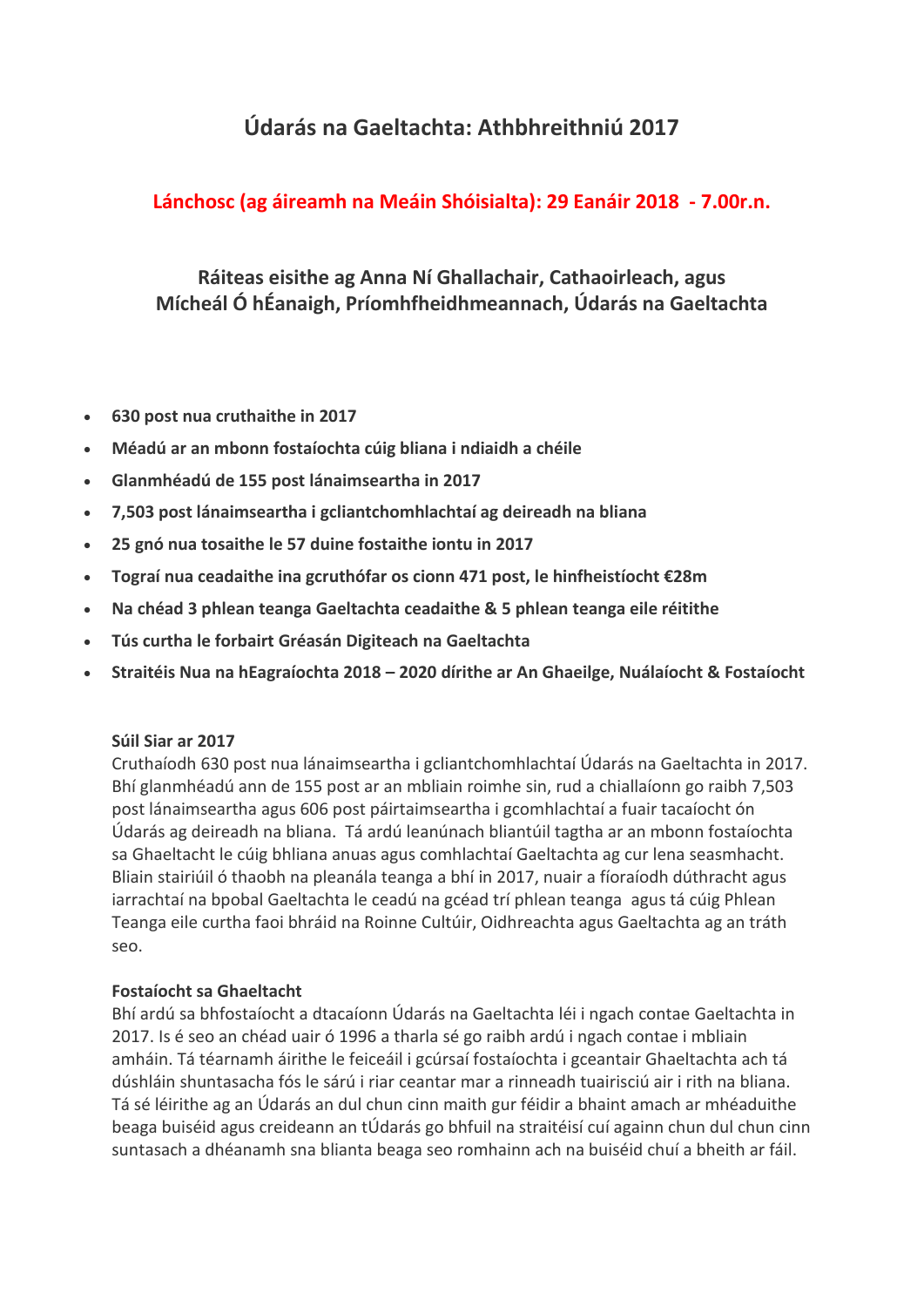Seasmhacht fostaíochta le méaduithe beaga a bhí le feiceáil i ngach contae seachas Dún na nGall ina raibh méadú suntasach de 103 post in 2017. Tá fócas sonrach curtha ag Údarás na Gaeltachta ar Thír Chonaill le cúpla bliain anuas de bharr an líon ard post a cailleadh sa gcontae in 2014 agus den chuid is mó tá toradh na hinfheistíochta sin le brath anois in áiteanna éagsúla sa gcontae. Tá 242 post breise ar an talamh sa gcontae le trí bliana anuas agus comhlachtaí i nDún na nGall fós ag earcú daoine faoi láthair.

Go ginearálta, is ábhar misnigh é go bhfuil an bonn fostaíochta i gcomhlachtaí Gaeltachta anois ag leibhéal seasmhach agus ag an leibhéal is airde ó 2008. Is é seo an cúigiú bliain as a chéile go bhfuil ardú tagtha ar an mbonn fostaíochta sa nGaeltacht, áit a raibh ceithre bliana de laghduithe roimhe sin. Thosaigh 25 gnó as an nua sa nGaeltacht le linn na bliana agus bhí os cionn leathchéad duine fostaithe sna gnóthaí sin ag deireadh na bliana.

Is sna hearnálacha Bia & Dí, Seirbhísí, Déantúis Feistí Leighis agus Déantúsaíochta Traidisiúnta a léiríodh na méaduithe fostaíochta is mó i rith na bliana, cé nár sheachain na hearnálacha seo laghduithe sa bhfostaíocht ach oiread. Chonacthas na laghduithe is mó fostaíochta in earnáil na scannánaíochta/teilifíse, feirmeoireachta/próiseála éisc agus próiseála sonraí.

Tá tionchar suntasach eacnamaíoch ag cliantchomhlachtaí an Údaráis ar gheilleagar na Gaeltachta agus na tíre. De réir taighde ABSEI a rinneadh in 2017, meastar go raibh díolachan iomlán de €844m á dhéanamh ag na cliantchomhlachtaí an bhliain roimhe sin chomh maith le caiteachas díreach de €425m i ngeilleagar na hÉireann. Léiríonn sé seo go bhfuil luach maith á fháil ar infheistíocht an Stáit i gcruthú fostaíochta sa nGaeltacht. Lean an tÚdarás le roinnt infheistíochtaí caipitil straitéiseacha in áiseanna infreastruchtúir i rith 2017 chun réimsí dár bpunann maoine a thabhairt chun caighdeán a chabhróidh le tograí agus fostaíocht nua a mhealladh amach anseo.

Dúirt **Príomhfheidhmeannach Údaras na Gaeltachta, Mícheál Ó hÉanaigh**, "Tá muid thar a bheith sásta leis an leibhéal post a cruthaíodh i mbliana i gcomhthéacs ár n-acmhainní reatha agus gur éirigh linn an glanmhéadú post a bhí againn mórán a dhúbailt ó anuraidh. Is mór an t-ugach dúinn é go bhfuil rath ar ár straitéis forbartha agus ár spriocanna fostaíochta á sárú againn. Beidh straitéis nua na heagraíochta á cur i bhfeidhm againn as seo go ceann trí bliana agus an-áthas orainn cur le dea-thorthaí na heagraíochta agus dá bhrí sin le forbairt inmharthana na Gaeltachta. Fáiltíonn muid i gcónaí roimh ghnóthaí nua, mór agus beag araon, agus cuirfidh a leithéid le bonn fiontraíochta láidir sna ceantair tuaithe Ghaeltachta."

Thagair an Príomhfheidhmeannach do spiorad agus dúthracht na bpobal Gaeltachta freisin "Tá na Gaeltachtaí ag tráth cinniúnach faoi láthair, áit a bhfuil dúshláin shuntasacha teanga agus socheacnamaíochta le sárú acu agus tá Údarás na Gaeltachta sásta go bhfuil na straitéisí cuí againn chun an tairbhe is fearr is féidir a bhaint as an téarnamh eacnamaíoch náisiúnta atá á thuar ach na hacmhainní cuí a bheith ar fáil chun ceadú do cheantair Ghaeltachta fás, forbairt agus bláthú mar phobail bhríomhara teanga. Beidh béim mhór againn sna blianta atá romhainn ar fhorbairt a dhéanamh ar acmhainní nádúrtha agus daonna na Gaeltachta ar fad chun tairbhe na bpobal ar a bhfuil muid ag freastal."

Dúirt **Príomh-Aoire an Rialtais agus an tAire Stáit don Ghaeilge, don Ghaeltacht agus do na hOileáin, Joe McHugh TD** "Is scéal an dearfach don Ghaeltacht na torthaí atá fógartha ag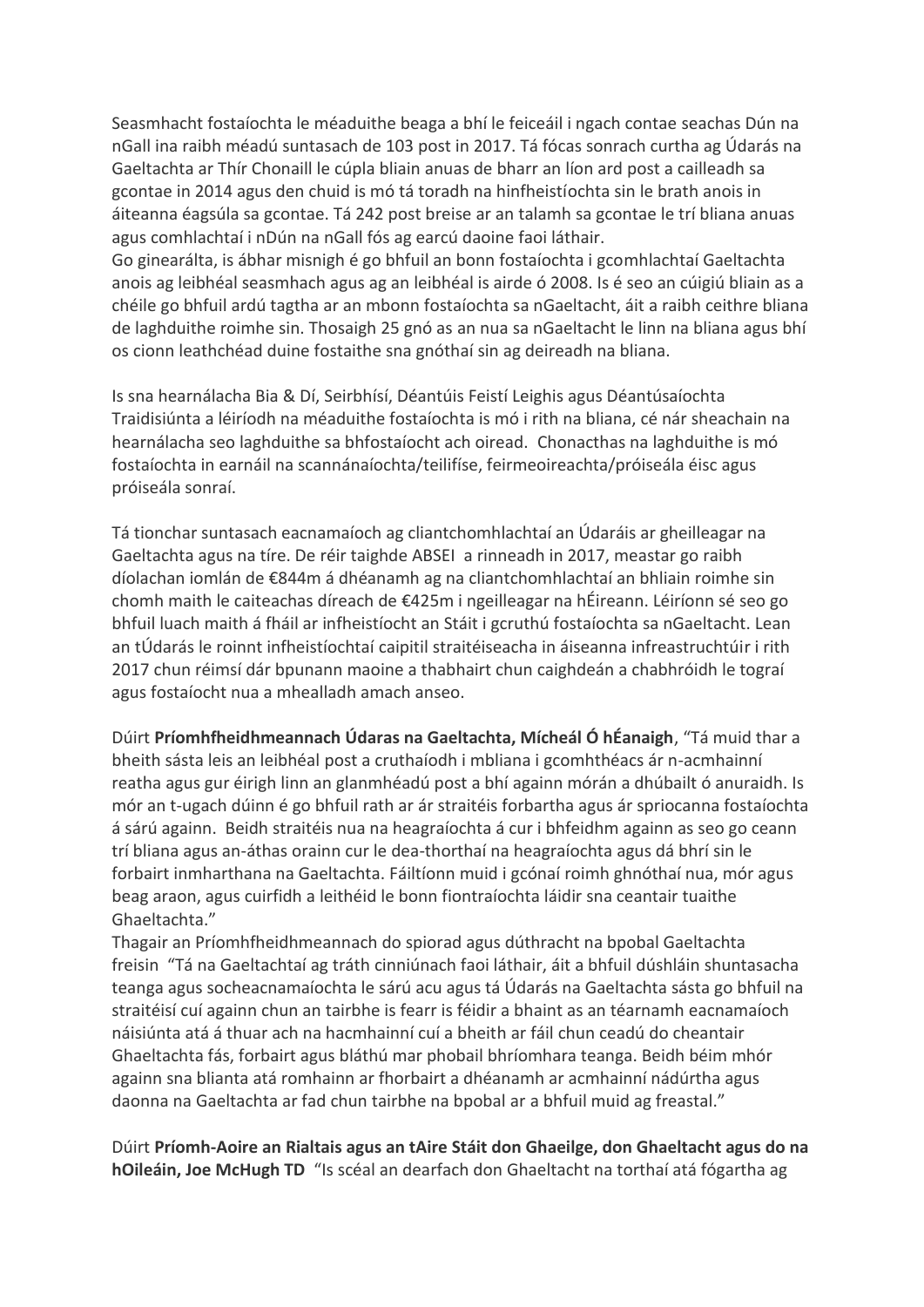Údarás na Gaeltachta inniu. Díol suntais agus dóchais é go bhfuil leibhéal fostaíochta seasmhach le sonrú sna torthaí agus go bhfuil borradh le sonrú ann - le 25 comhlacht nua tar éis dul i mbun gnó le cúnamh an Údaráis in 2017 agus 57 post cruthaithe dá réir. Le ceapadh bhord nua an Údaráis le gairid táim cinnte go mbeidh gach iarracht ar bun chun go leanfar leis an dul chun cinn atá á dhéanamh ag an Údarás i gcaitheamh an ama mar a bhaineann sé leis an gclár oibre atá idir lámha acu.

Tréaslaím le pobail na Gaeltachta agus leis an Údarás as an obair mhór atá curtha i gcrích acu maidir leis an phróiseas pleanála teanga sa bhliain atá caite. Is obair fíor-thábhachtach í seo i gcomhthéacs aidhmeanna na Straitéise 20 Bliain don Ghaeilge mar a bhaineann sí leis an Ghaeltacht. Tá lúcháir orm gur éirigh leis an Údarás a chinntiú in 2017 go bhfuil an próiseas idir lámha i ngach ceann den 26 Limistéar Pleanála Teanga Gaeltachta (LPT) agus go bhfuil tosaíocht chuí tugtha dó i gcaitheamh na huaire."

## **Tionchar eacnamaíoch chliantchomhlachtaí an Údaráis**

Déanann cliantchomhlachtaí an Údaráis €425 milliún de chaiteachas díreach i ngeilleagar na tíre seo ar phárolla, ar sheirbhísí agus ar cheannach ábhar. D'íoc na cliantchomhlachtaí párolla €181 milliún, le €41,000 mar mheánphá an fhostaí sna comhlachtaí a bhfuil deichniúr nó níos mó fostaithe iontu, in 2016. Tagann na figiúirí seo ó thaighde ABSEI a rinneadh in 2017, a léirigh go raibh díolachán iomlán €844 milliún ag cliantchomhlachtaí an Údaráis an bhliain roimhe sin. Cúrsaí easpórtála atá i gceist le €502 milliún den díolachán, sin cóimheas 60% idir easpórtáil agus díolachán. Tá sé suntasach gur san earnáil Bia & Dí is mó a dhéantar díolachán, le 20% den iomlán, agus go gcuirtear 40% de dhíolacháin Táirgí Leighis go dtí an Áis.

## **471 post nua ceadaithe don Ghaeltacht in 2017**

Cheadaigh Bord Údarás na Gaeltachta líon tograí nua ina gcruthófar 471 post agus ina ndéanfar infheistíocht iomlán mheasta de €28 milliún, de réir mar a dhéantar forbairt orthu sna cúpla bliain amach romhainn. Is do thograí i gContaetha na Gaillimhe, Dhún na nGall agus Chorcaí is mó a ceadaíodh poist i rith 2017, le ceadanna suntasacha i gContaetha Chiarraí agus Mhaigh Eo chomh maith. Tá sé le tabhairt faoi deara gur comhlachtaí sna hearnálacha feistí leighis, bia, seirbhísí agus saindéantúsaíochta atá ag dul i mbun fáis agus forbartha.

#### **Scéimeanna Sóisialta Fostaíochta**

Bhí ardú de 72 duine ar líon na rannpháirtithe ar Scéimeanna Sóisialta Fostaíochta sa nGaeltacht i rith 2017, le 1,048 rannpháirtí agus 50 saoiste fostaithe ar fud na Gaeltachta. Thosaigh 412 rannpháirtí nua ar na scéimeanna in 2017 agus chríochnaigh 340 rannpháirtí a dtréimhsí ar scéimeanna. Tá ról agus tionchar tábhachtach ag na scéimeanna fostaíochta sóisialta (Scéim Fostaíochta Pobail, Scéim Shóisialta Tuaithe & Scéim TÚS), atá á mbainistiú ag an Údarás, ag cur taithí oibre agus oiliúint ar fáil do phobal na Gaeltachta.

## **Dúshláin an Bhreatimeachta agus polasaithe idirnáisiúnta**

Ní féidir a shéanadh ach go bhféadfaí gurb é an Breatimeacht ceann de na dushláin is mó a bheidh le sárú ag comhlachtaí Gaeltachta sna blianta atá romhainn. Meastar go ginearálta agus sonraí á soiléiriú de réir a chéile go mbeidh tionchar éigin ag an mórathrú polaitiúil seo ar gach gnó agus saoránach ar an oileán seo. De ghnáth, is é margadh na Ríochta Aontaithe an chéad chéim easpórtála d'aon chomhlacht a bheadh ag dul i mbun easpórtála don chéad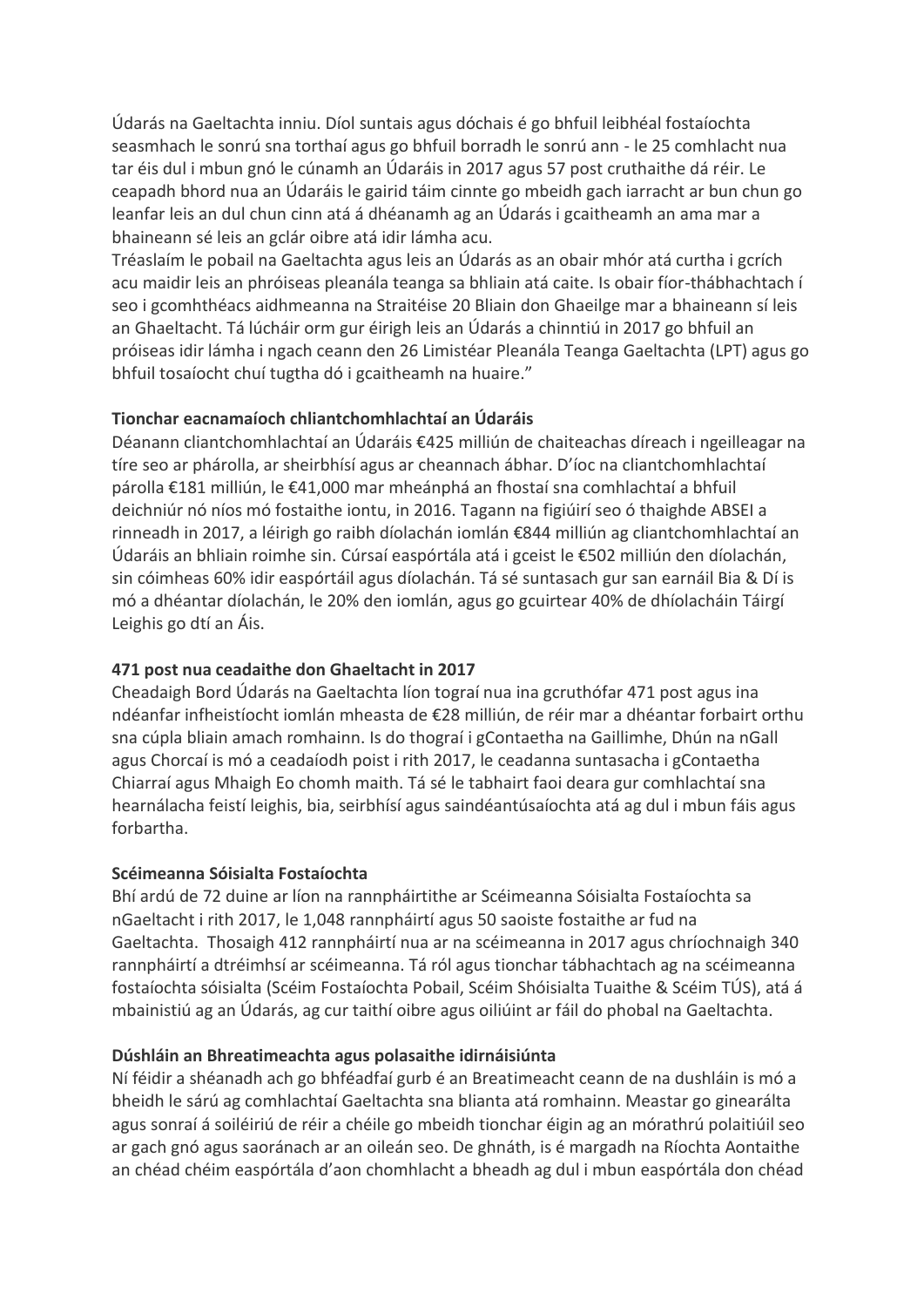uair. De réir taighde uasdátaithe ABSEI na bliana seo, tá beagnach 30% de dhíolachán easpórtála ár gcliantchomhlachtaí, a bhfuil luach €147 milliún air, á dhéanamh sa Ríocht Aontaithe agus san Aontas Eorpach araon. Tá impleachtaí anseo do chostais reatha na gcomhlachtaí, le suas le 60% de bhunábhar na gcliantchomhlachtaí á iompórtáil ar luach €227m.

Tá go leor oibre curtha i gcrích ag Údarás na Gaeltachta as féin agus go díreach leis na cliantchomhlachtaí is mó a mbeidh tionchar ag an mBreatimeacht orthu lena chinntiú go bhfuil siad ag pleanáil go straitéiseach agus go bhfuil a ngnó chomh hiomaíoch agus barainneach agus is féidir. Tá an tÚdarás ag comhoibriú le gníomhaireachtaí Stáit eile i gcur chuige comhordaithe maidir le gnóthaí idirnáisiúnta in 2018 agus leanfar leis an scéim tacaíochta & comhairleoireachta 'Bí Réidh', atá á riaradh ag an Údarás dá chliantchomhlachtaí. Is in Earraí Adhmaid (23%), Páipéar (16%), Miotal Bunúsach & Déanta (13%), agus Bia/Deoch (12%), atá formhór na heaspórtála chuig an Ríocht Aontaithe á déanamh ag cliantchomhlachtaí an Údaráis agus is Earraí Mara, Bia/Deoch, Ábhair Ríomhairí agus Fearais Leighis is mó atá á n-easpórtáil chun an Aontais Eorpaigh. Déanann cliantchomhlachtaí an Údaráis díolachán suntasach (25% de dhíolachán easpórtála) i Meiriceá Thuaidh chomh maith ar chóir a bheith airdeallach faoi agus an tionchar a bheadh ag aon athruithe polaitiúla agus polasaithe air á mheas.

#### **Gníomhaíochtaí Pleanála Teanga**

Bhí gníomhaíochtaí pleanála teanga ar siúl i ngach ceann de na 26 Limistéar Pleanála Teanga (LPT) don chéad uair i rith 2017. Le cois na 18 bpobal a bhí i mbun na pleanála teanga ag tús na bliana, cuireadh tús le próiseas ullmhúcháin pleananna in cúig LPT agus in aon Bhaile Seirbhíse Gaeltachta amháin i rith na bliana. Sin iad LPT Chléire, LPT Mhaigh Eo Thiar, LPT Na Rosann, LPT Mhaigh Cuilinn agus LPT Na Gaeltachta Láir. Cuireadh tús le próiseas ullmhúcháin plean teanga do Dhaingean Uí Chúis, atá liostaithe mar cheann de na 16 bhaile a d'fhéadfadh aitheantas a bhaint amach mar Bhaile Seirbhíse Gaeltachta ach plean teanga a bheith aontaithe do na bailte sin.

Eagraíodh sraith cruinnithe poiblí sna trí LPT atá timpeall ar Chathair na Gaillimhe, ar ar fhreastail líon mór daoine orthu, agus rinneadh fógra maidir leis na ceantair sin ag cur fáilte roimh iarratais ó cheanneagraíochtaí chun tabhairt faoi phleananna teanga a réiteach do na trí LPT. Tá meastóireacht ar na hiarratais sin curtha i gcrích agus cuirfear moladh faoi bhráid Bhord an Údaráis go gairid chun cead a fháil bogadh ar aghaidh go dtí an chéad chéim eile den phróiseas.

Tionóladh ócáid stairiúil in Amharclann Ghaoth Dobhair i rith na bliana, áit ar fhógair Príomh-Aoire an Rialtais agus an tAire Stáit don Ghaeilge, don Ghaeltacht agus do na hOileáin, Joe Mc Hugh, TD, go raibh na chéad trí phlean teanga a réitíodh faoin bpróiseas ceadaithe. Is iad sin pleananna teanga do LPT Iar-Thuaisceart Dhún na nGall, LPT Chois Fharraige agus LPT Chloich Cheann Fhaola. Cuireadh cúig Phlean Teanga eile: LPT Na nDéise, LPT Mhúscraí, LPT Na Ceathrún Rua, LPT Dhúiche Sheoigheach/Thuar Mhic Éadaigh agus LPT Chiarraí Theas faoi bhráid na Roinne i rith na bliana. Táthar ag súil go gceadófar na pleananna seo ar fad sa chéad ráithe de 2018. I bhfianaise an dul chun cinn suntasach atá á dhéanamh i réiteach pleananna teanga cuireadh in iúl don eagraíocht go raibh méadú ag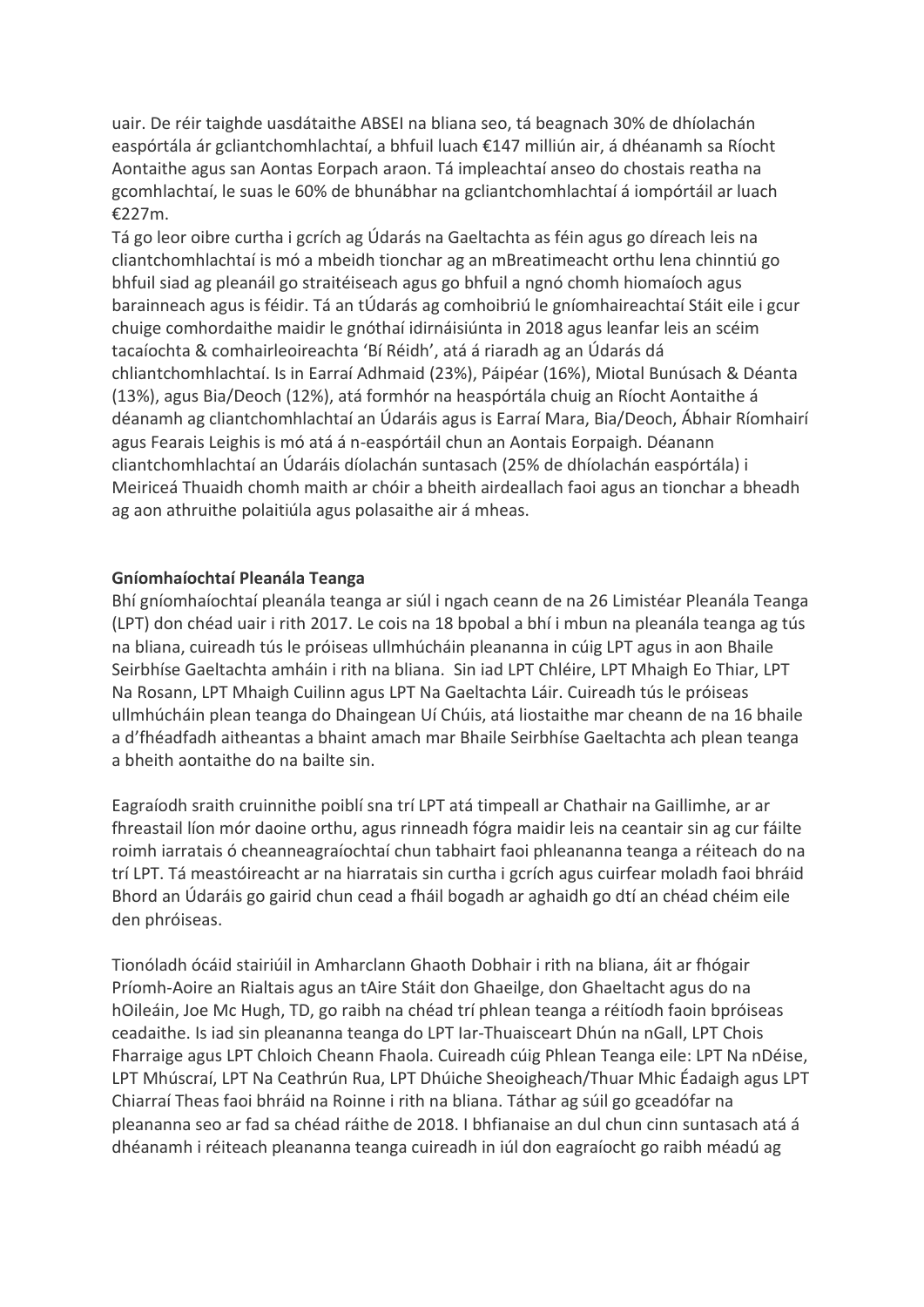teacht ar bhuiséad pleanála teanga an Údaráis chun tús a chuir le feidhmiú na bpleananna teanga.

Dúirt **Cathaoirleach an Údaráis, Anna Ní Ghallachair**, "Is cúis dóchais agus spreagadh dúinn ar fad an dúthracht atá caite ag pobail na Gaeltachta le réiteach pleananna teanga dá gceantar, obair atá fós ag leanúint ar aghaidh i gcuid mhaith limistéar. Is in 2018 a shroichfear an chéim is dúshlánaí den phróiseas, is é sin feidhmiú na bpleananna in sna pobail agus ag cur dlús le céimeanna a chuideoidh lena chinntiú gurb í an Ghaeilge a bheidh mar ghnáththeanga phobail ar fud na Gaeltachta sna blianta atá amach romhainn."

Lena chois sin, dúirt sí, "Tá forbairt inmharthana na Gaeltachta, na n-oileán Gaeltachta agus dá réir sin cothú pobail bhríomhair teanga mar phríomhchuspóir agus fócas ag Údarás na Gaeltachta agus beidh sé seo mar threoir againn maidir lenár bpolasaithe agus ár gcinntí ar fad sna cúig bhliana atá amach romhainn."

## **Gréasán Digiteach na Gaeltachta**

D'oscail Údarás na Gaeltachta Moil Dhigiteacha agus Nuálaíochta i nGaoth Dobhair agus i mBéal an Mhuirthead i rith 2017 chomh maith le mol digiteach i gcomhar le páirtithe eile i nDaingean Uí Chúis. Tá na moil mar chuid de straitéis an Údaráis Gréasán Digiteach na Gaeltachta a bhunú. Beidh Moil Dhigiteacha á bhforbairt i 30 ionad ar fud na Gaeltachta, san áireamh seacht n-oileán Gaeltachta agus sé oileán Galltachta chun tacú le inmharthanacht na bpobal. Aonaid nuálaíochta ag cur spás oifige le ceangal idirlín d'ardchaighdeán chomh maith le háiseanna gorlann gnó agus nuálaíochta a bheidh i gceist.

#### **Dearcadh i dtreo 2020**

Tá dhá bhunphrionsabal i straitéis an Údaráis don tréimhse trí bliana 2018 – 2020: Caomhnú agus neartú na Gaeilge agus forbairt Nuálaíochta agus cruthú Fostaíochta. Is iad na prionsabail seo croílár straitéis na heagraíochta. Déanfar gach iarracht na cúinsí cuí a chruthú, ionas go mbeidh an Ghaeltacht mar áit ina mbeidh an Ghaeilge mar phríomhtheanga phobail ann agus áit a mheallfaidh an gnáthphobal, fiontraithe agus cuairteoirí araon chun cónaí, maireachtáil agus oibriú ann.

Chuige sin caithfear tacú le hacmhainní teanga, pobail agus cultúrtha agus forbairt á dhéanamh orthu, nuálaíocht a chothú agus fiontraíocht a mhéadú. Díreofar ar chláir agus tionscadail taighde chun an nuálaíocht agus an fhiontraíocht a chothú mar chodanna dílse den chlár forbartha. Creideann an tÚdarás go bhfuil deiseanna suntasacha anseo do na ceantair Ghaeltachta ar fad, ach na hacmhainní cuí a bheith ar fáil chun an straitéis a chur i bhfeidhm ina iomláine.

Díreoidh **Fóram Fiontraíochta Ghaoth Dobhair**, atá ag teacht chun críche, agus **Tascfhórsa Idirghníomhaireachta Uíbh Ráthaigh** atá ina thús, ar fhorbairt na fiontraíochta agus deiseanna fostaíochta a mhéadú agus an leas is fearr a bhaint as na hacmhainní ar fad atá sna ceantair sin.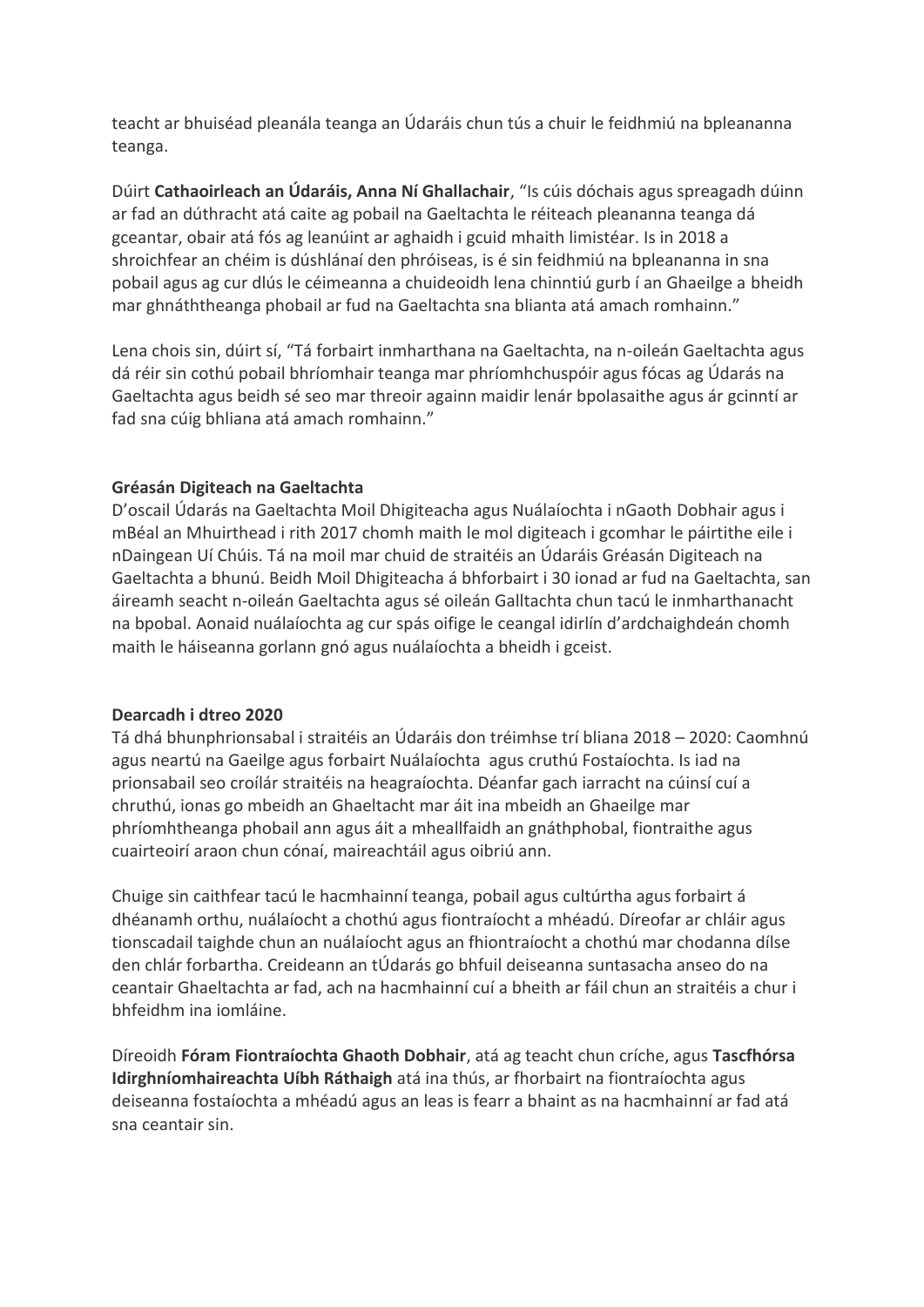Bunaíodh **Fóram Fiontraíochta Ghaeltacht na Mí** ag deireadh 2017 chun fócas nua a chur ar na deiseanna forbartha fiontraíochta atá sa gceantar seo agus leas a bhaint as a ngaireacht do Bhaile Átha Cliath.

Leanfar le feidhmiú an **Phróisis Pleanála Teanga** le dúthracht agus cuirfear gach tacaíocht gur féidir ar fáil do na pobail a bheidh ag staideanna éagsúla den phróiseas le Pleananna Teanga a réiteach nó a fheidhmiú ina gceantar. Is tréimhse fíorthábhachtach í seo, ní don phleanáil teanga amháin ach don Ghaeilge mar ghnáththeanga laethúil na bpobal Gaeltachta.

Beidh ról fíorthábhachtach i straitéis na heagraíochta ag **Gréasán Digiteach na Gaeltachta** a bheidh ag soláthar 30 aonad nuálaíochta le ceangal leathanbhanda ardluais a thabharfaidh deis do chomhlachtaí nua teicneolaíochta tosú amach nó lonnú sna ceantair tuaithe a chuimsíonn na Gaeltachtaí. Tabharfaidh na forbairtí seo deis do phobal na Gaeltachta filleadh uirthi nó fanacht ina gceantar féin trí dheiseanna cianoibre ag oifigí nó deasca sealaíochta sna moil chéanna. Dá bhrí sin, beidh togra **Diaspóra na Gaeltachta** ina ghné shuntasach de straitéis an Údaráis chun pobal na Gaeltachta atá ar imirce thar lear nó atá scaipthe ar fud na tíre a mhealladh ar ais chun na Gaeltachta, le pobail bhríomhara teanga agus cultúir a chothú. Táthar ag súil gur féidir na deiseanna fostaíochta, maireachtála, sóisialta, teanga agus cultúir atá ar fáil sna ceantair Ghaeltachta a chur ar a súile dóibh chomh maith le gach eolas, comhairle agus tacaíocht gur féidir a chur ar fáil dóibh ar an rogha aistriú abhaile.

Tá forbairt tograí fuinnimh inathnuaite, acmhainní nádúrtha agus fiontair atá bunaithe ar acmhainní nádúrtha lárnach i straitéis na heagraíochta. Tá an obair phleanála do **Pháirc na Mara**, páirc nuálaíochta mara i gCill Chiaráin i gConamara tosaithe agus táimid ag tabhairt aghaidh go fonnmhar ar an togra straitéiseach mara seo, áit a mbeidh gníomhaíocht taighde agus tráchtála araon ann. Tá Údarás na Gaeltachta tar éis páirtithe straitéiseacha a thabhairt le chéile chun pleananna a chur i dtoll a chéile ar bhun comhoibríoch, a chuirfidh ar chumas Údarás na Gaeltachta páirc nuálaíochta muirí chomhaimseartha a fhorbairt, chun fás san earnáil a chur chun cinn agus chun fás eacnamaíoch sa gceantar a chumasú, agus dá réir sin, fostaíocht tháirgiúil a chur ar fáil do ghlúnta amach anseo sa gceantar Gaeltachta tuaithe seo. Samhlaítear go mbeidh forbairt Pháirc na Mara ina chumasóir tábhachtach i leith fhorbairt an tionscail mhuirí ina iomláine, ní amháin i gCill Chiaráin agus i gConamara ach ar leibhéal réigiúnach agus ar leibhéal náisiúnta freisin.

Tá sé mar fhís ag an Údarás '*go ndéanfar forbairt ar an nGaeltacht mar cheann scríbe turasóireachta atá aitheanta go hidirnáisiúnta mar cheantar uathúil ina ndéantar ceiliúradh agus forbairt ar acmhainn nádúrtha na teanga, an chultúir, na timpeallachta agus na hoidhreachta.*' Chuige sin, go luath in 2018 fógróidh an tÚdarás na tograí straitéiseacha turasóireachta a gheobhaidh tacaíocht tríd an **Scéim Forbartha Bainistíochta Turasóireachta**, tionscnamh chun tacú le forbairt bainistíochta i dtograí straitéiseacha turasóireachta, a fheidhmeoidh ar bhun píolótach ar feadh tréimhse dhá bhliain.

Is í aidhm Údarás na Gaeltachta ná an Ghaeilge a chaomhnú agus a neartú tríd is tríd ó thaobh fhorbairt na Gaeltachta de agus pobail Ghaeltachta fhéinmhuiníneacha, inbhuanaithe a spreagadh agus a neartú. Tá freagrachtaí agus dualgais straitéiseacha ar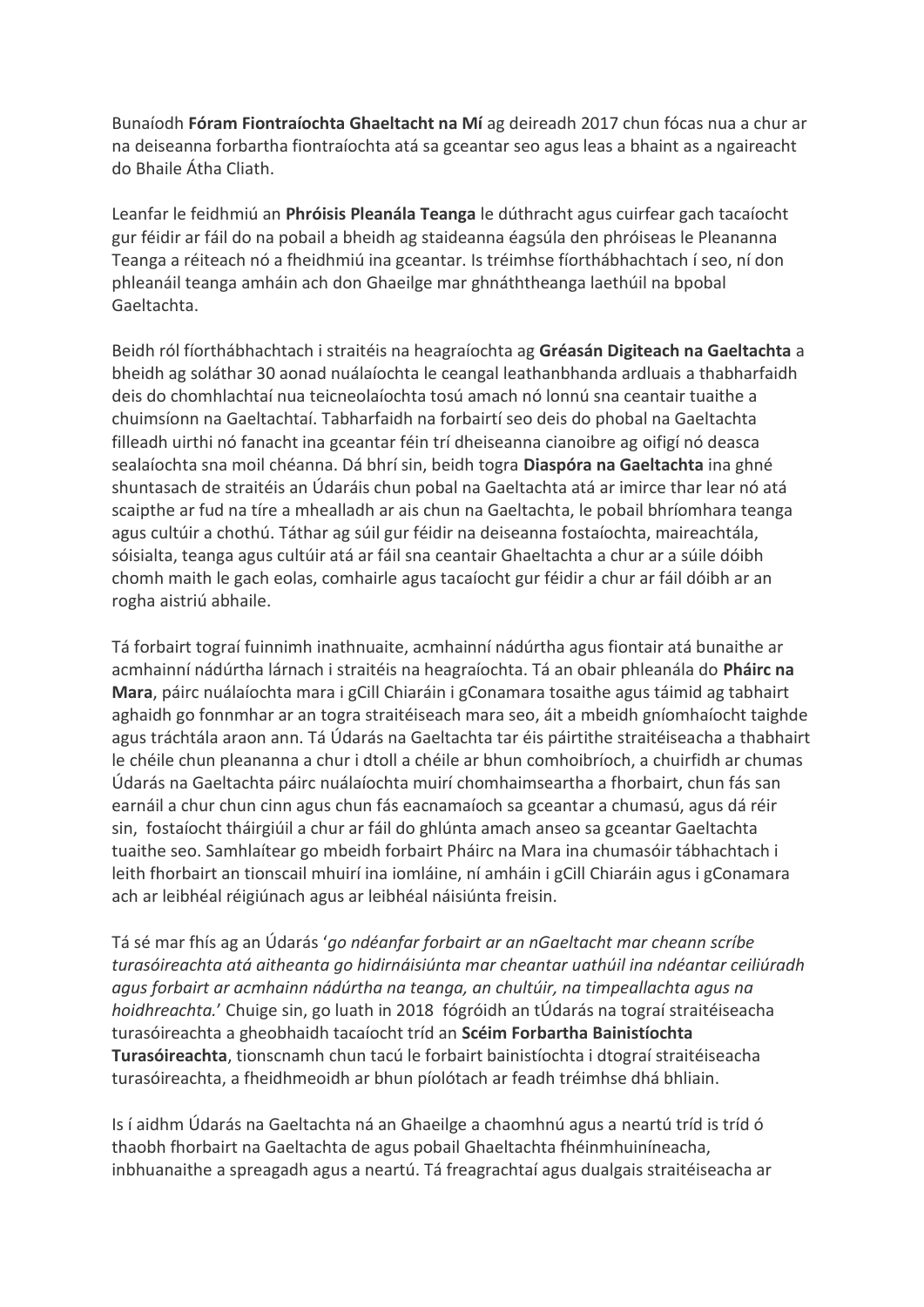Údarás na Gaeltachta don Ghaeltacht agus tá cur chuige comhtháite aige i leith fhorbairt na Gaeltachta. Tá an tÚdarás in áit uathúil le ról ceannaireachta a ghlacadh i bhforbairt agus i leathnú na Gaeilge mar theanga phobail agus i bhforbairt chomhtháite eacnamaíochta, shóisialta agus chultúrtha na Gaeltachta de réir na n-acmhainní a chuirtear ar fáil dó.

# **ATHBHREITHNIÚ DE RÉIR CEANTAIR GHAELTACHTA**

## **Gaeltacht Dhún na nGall**

In 2017 cruthaíodh 243 post nua i nGaeltacht Dhún na nGall. Nuair a chuirtear an líon post a cailleadh san áireamh, bhí glanmhéadú de 103 post i gceist, rud a chiallaigh go raibh 2,193 post i gcliantchomhlachtaí an Údaráis ag deireadh na bliana, an líon is airde post ó 2009. In ainneoin gur buaileadh buille trom ar cheantar Ghaoth Dobhair ag deireadh na bliana le dúnadh SLM Ceangal Éire Teo., is ábhar dóchais do cheantair Ghaeltachta an chontae é go bhfuil 242 post nua ag feidhmiú le tacaíocht an Údaráis le trí bliana anuas agus píblíne sláintiúil tograí ann freisin, de bharr an fhócais a cuireadh ar an gcontae le roinnt blianta anuas.

I measc na gcomhlachtaí ar fud Ghaeltacht Dhún na nGall inar cruthaíodh poist in 2017 bhí Arán Ard Teo, Ard an Rátha; R.A. Pacáistí Teo, VHI, Meastóirí Domhanda, Kombucha Éireannach Teo. agus Fáisc Miotail Teo, Páirc Ghnó Ghaoth Dobhair; Bá Dhún na nGall Teo., Oileán Glas Teo agus Cuan Tamhnaigh Teo., Cill Charthaigh; Cora Tine Teo., Fál Carrach; agus Randox Teo agus Ostre' an Teo., An Clochán Liath. Mar is léir anseo bhí méaduithe post i réimse leathan earnálacha agus i gcomhlachtaí de mhéideanna éagsúla.

#### Tograí Nua

Cheadaigh Bord Údarás na Gaeltachta líon tograí nua do Ghaeltacht Thír Chonaill anuraidh a mbeidh 239 post nua á gcruthú iontu agus infheistíocht iomlán de os cionn €14.23 milliún beartaithe nuair a bheidh na tograí sin faoi lán seoil. Léiríonn sé seo go bhfuil rath ar iarrachtaí an Údaráis fiontraíocht a spreagadh sa gcontae chomh maith le gnó a mhealladh chuig an gceantar. Is sna réimsí bia, mara agus seirbhísí atá formhór na gceadanna ina gcruthófar poist.

Cuireadh tús le 6 ghnó nua i nGaeltacht Dhún na nGall le tacaíocht an Údaráis in 2017 agus bhí 7 fostaithe sna gnóanna sin faoi dheireadh na bliana.

#### Plean Gníomhaíochta an Fhóraim Fhorbartha Fhiontraíochta

D'fhógair an tÚdarás an plean gníomhaíochta, Ag Forbairt na Fiontraíochta ar Pháirc Ghnó Ghaoth Dobhair, in 2015, plean atá dírithe ar bhorradh a chur faoi chúrsaí fostaíochta agus fiontraíochta in Iarthuaisceart Dhún na nGall. Thug an tÚdarás le fios go bhfuil sé mar sprioc aige tacú le 300 post nua a chruthú agus infheistíocht €4.7 milliún a dhéanamh ar Pháirc Ghnó Ghaoth Dobhair thar thréimhse trí bliana (2015 – 2017). Tiocfaidh tréimhse feidhmiúcháin an Fhóraim Fhorbartha Fhiontraíochta chun críche i lá mhí na Márta agus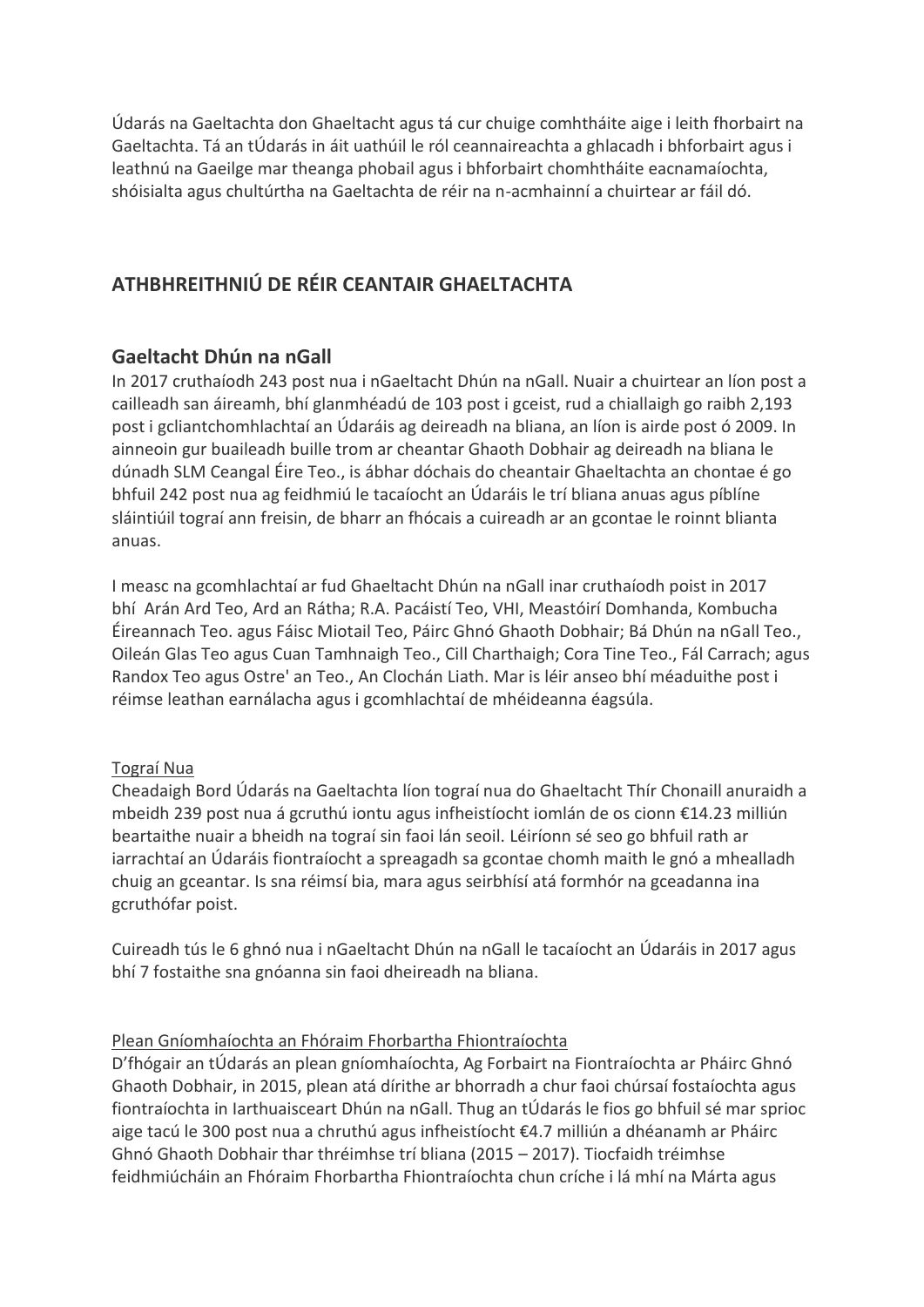beidh tuairisc dheiridh an Fhóraim Forbartha Fiontraíochta á fhoilsiú roimh thús an tsamhraidh.

## Clár LEADER

Cheadaigh Údarás na Gaeltachta tacaíocht deontais de luach €113,276 ina iomláine do 13 togra faoi Chlár LEADER i nGaeltacht Dhún na nGall ag deireadh 2017. Ceadaítear an tsraith deontas do ghrúpaí éagsúla agus daoine aonair agus tá suas le 75% de chostas na dtograí ceadaithe faoin gClár LEADER. Nuair a chuirtear an sciar áitiúil san áireamh beidh infheistíocht iomlán de €154,726 i gceist agus cuirfear feabhas ar áiseanna pobail, áiseanna spóirt agus caitheamh aimsire i bhformhór na dtograí.

Is iad seo na chéad tograí atá ag staid an chomhaontaithe agus tá dhá thogra eile ceadaithe ag LCDC Dhún na nGall a mbeidh tacaíocht de os cionn €50,000 ag baint leo agus infheistíocht iomlán de €62,736.

Tá Údarás na Gaeltachta ar cheann de cheithre comhpháirtí faoi Choiste Forbartha Pobail Áitiúil (LCDC) Dhún na nGall atá freagrach ar son an nGrúpa Forbartha Áitiúil (LAG) as riaradh agus feidhmiú Chlár LEADER i nGaeltacht Dhún na nGall (seachas ar na hoileáin Ghaeltachta, atá faoi chúram Chomhar na nOileán).

## Scéimeanna Fostaíochta Sóisialta

Bhí 331 duine fostaithe ar scéimeanna fostaíochta sóisialta i nGaeltacht Dhún na nGall ag deireadh na bliana le 133 ar an Scéim Sóisialta Tuaithe, 12 ar Tús Nua, 107 ar an Scéim Fostaíochta Pobail agus 79 ar Scéim TÚS. Tá na scéimeanna á mbainistiú ag 14 Saoiste agus á riaradh ag an Údarás agus á maoiniú ag an Roinn Coimirce Sóisialaí.

## Scéim na gComharchumann agus Comhlachtaí Pobalbhunaithe

Cuireadh maoiniú iomlán de €556,000 ar fáil do naoi n-eagraíocht faoin gClár Forbartha Pobail in 2017 a chuir cláir oibre forbartha pobail aontaithe i gcrích dá réir. Tá socruithe curtha i gcrích le heagraíocht forbartha pobail a bhunú i mBaile na Finne, a gheobhaidh maoiniú faoin scéim seo agus a bheidh á bhunú go luath in 2018.

#### Pleanáil Teanga

Le linn 2017 bhí gach Limistéar Pleanála Teanga i gceantar Gaeltachta Thír Chonaill i mbun na pleanála teanga. Ceadaíodh Plean Teanga do dhá Limistéar Pleanála Teanga, is iad sin LPT Ghaoth Dobhair, Rann na Feirste, Anagaire agus Loch an Iúir agus LPT Chloich Cheann Fhaola (Gort an Choirce, An Fál Carrach agus Machaire Rabhartaigh). Tá socruithe á ndéanamh leis an dá Cheanneagraíocht faoi láthair chun cur ar a gcumas na pleananna teanga a fheidhmiú sna LPT cuí.

Cuireadh tús le réiteach pleananna teanga i LPT Na Rosann agus i LPT na Gaeltachta Láir le linn na bliana agus leanfar ar aghaidh leis an obair atá idir lámha in ullmhúchán pleananna teanga sna ceithre LPT eile, is iad sin LPT Thuaisceart Dhún na nGall, LPT Thoraigh, LPT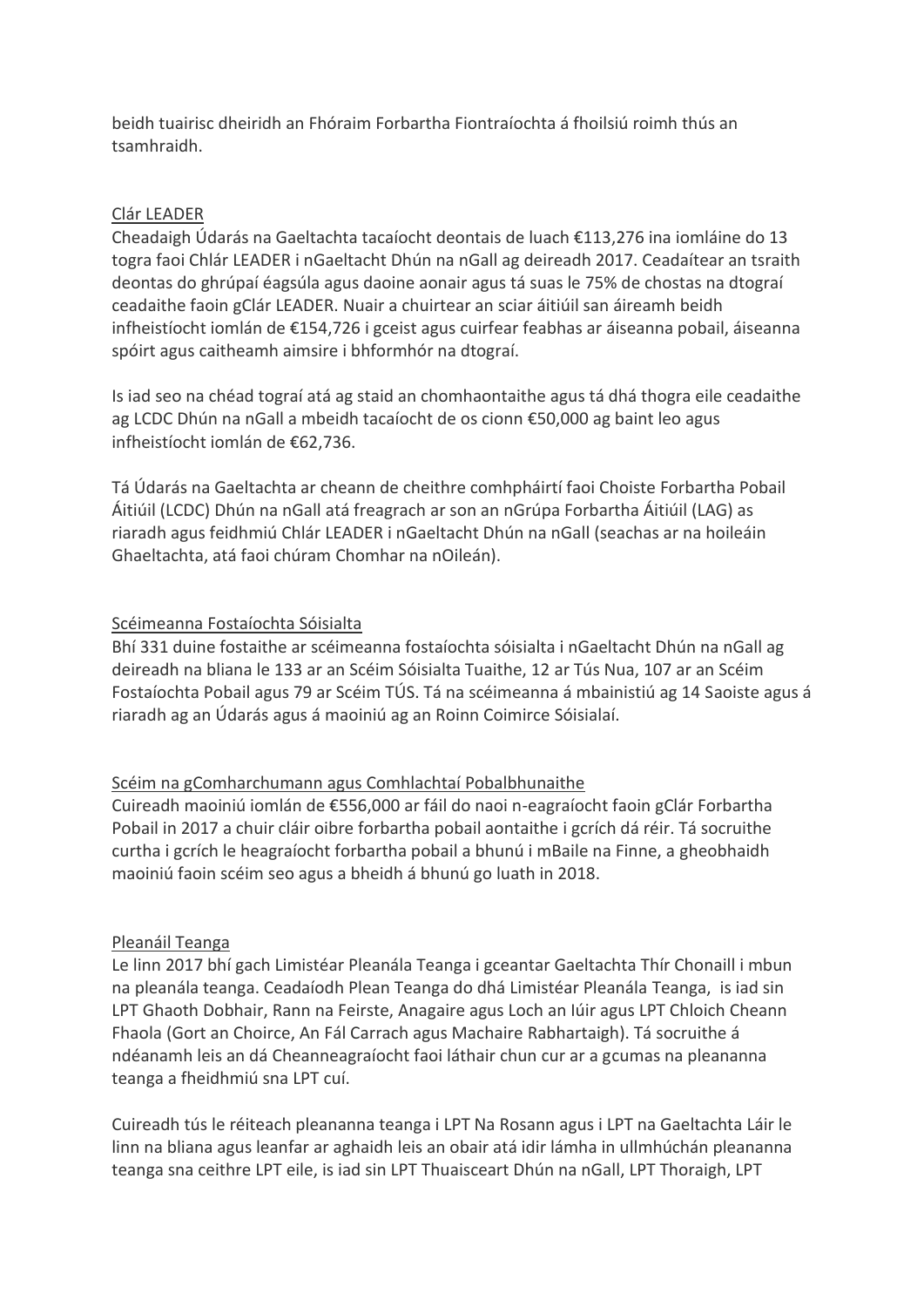Árainn Mhóir agus LPT Dhún na nGall Theas. Táthar ag súil go mbeidh na pleananna teanga as na ceithre LPT sin réidh le cur faoi bhráid na Roinne sa dara agus sa tríú ráithe den bhliain seo.

Táthar ag súil go ndéanfar fógra i dtaca le Baile Seirbhíse Gaeltachta An Chlocháin Léth go luath in 2018.

## **Gaeltacht Mhaigh Eo**

Cruthaíodh 60 post nua i nGaeltacht Mhaigh Eo in 2017. Bhí glanmhéadú de 8 bpost ann ar an mbliain roimhe sin a chiallaigh go bhfuil 648 post lánaimseartha i gcliantchomhlachtaí an Údaráis i nGaeltacht Mhaigh Eo ag deireadh na bliana.

Bunaíodh 4 chomhlacht nua i nGaeltacht Mhaigh Eo le linn na bliana le tacaíocht Údarás na Gaeltachta agus bhí 10 fostaithe sna comhlachtaí nua seo ag deireadh na bliana. Cruthaíodh poist nua i roinnt comhlachtaí ar nós Crannchur Cliste Teo i nGaoth Sáile; Cow Comforts Ltd. agus Bácús Uí Dhonnchadha Teo. i mBéal an Mhuirthead; Idoman Teo. i dTuar Mhic Éadaigh; Bioshell Teo. i bPort Durlainne; Struttech Technology agus Sciana Mara Teo. i mBun an Churraigh.

I rith 2017 cheadaigh Bord Údarás na Gaeltachta tograí nua ina mbeidh 53 post ag teacht chun cinn i nGaeltacht Mhaigh Eo amach anseo, i gcomhlachtaí atá ann cheana féin agus i gcomhlachtaí nua atá á mbunú. Tá infheistíocht iomlán €2.47 milliún beartaithe sna tograí seo nuair a bheidh siad faoi lán seoil.

## Oscailt Oifigiúil Mol Digiteach GTeic @Béal an Mhuirthead

Is é an tAire do Ghnóthaí Forbartha Tuaithe agus Pobail, Michael Ring, TD, a d'oscail an mol nuálaíochta agus digiteach nua ar ardchaighdeán i mBéal an Mhuirthead i nGaeltacht Mhaigh Eo ar an 29 Meán Fómhair 2017. Tá forbairt na mol ina cuid de straitéis Údarás na Gaeltachta 'Gréasán Moil GTeic na Gaeltachta' ina mbunófar 30 mol nuálaíochta agus digiteach ar fud na gceantar Gaeltachta ar fad.

Tá infheistíocht shuntasach de suas le €200,000 déanta ag Údarás na Gaeltachta i bhforbairt GTeic @Béal an Mhuirthead, a mbeidh ceangal snáithín optach de 100MB ann le tosú agus cumas méadaithe aige. Cuirfidh Mol GTeic @Béal an Mhuirthead spás solúbtha oibre ar fáil do suas le 60 duine le n-oibriú ann, a mhéadóidh go dtí suas le 75 duine go luath in 2018 nuair a bheidh spás breise do Chianoibrithe agus Deasca Sealaíochta ar fáil.

Cuimsíonn an spás nuafhorbartha 700 méadar cearnach, 14 spás oifige gur féidir a mhéadú nó a ísliú de réir mar a athraíonn riachtanais an ionaid agus gnónna ag lonnú agus ag fás ann. Cuideoidh an mol le bhorradh iontach a chur faoi iarthuaisceart Mhaigh Eo, áit a mbeidh deis ag gnónna nua nó atá ag tosú amach lonnú. Agus, thairis sin, tabharfaidh sé deis do dhaoine ón gceantar teacht ar ais agus formhór a seachtain oibre, nó cuid di, a chaitheamh ag cianoibriú ón mol ar scála náisiúnta nó domhanda. Is mór an tacaíocht le pobail inbhuanaithe tuaithe a chothú a bheidh ina leithéid.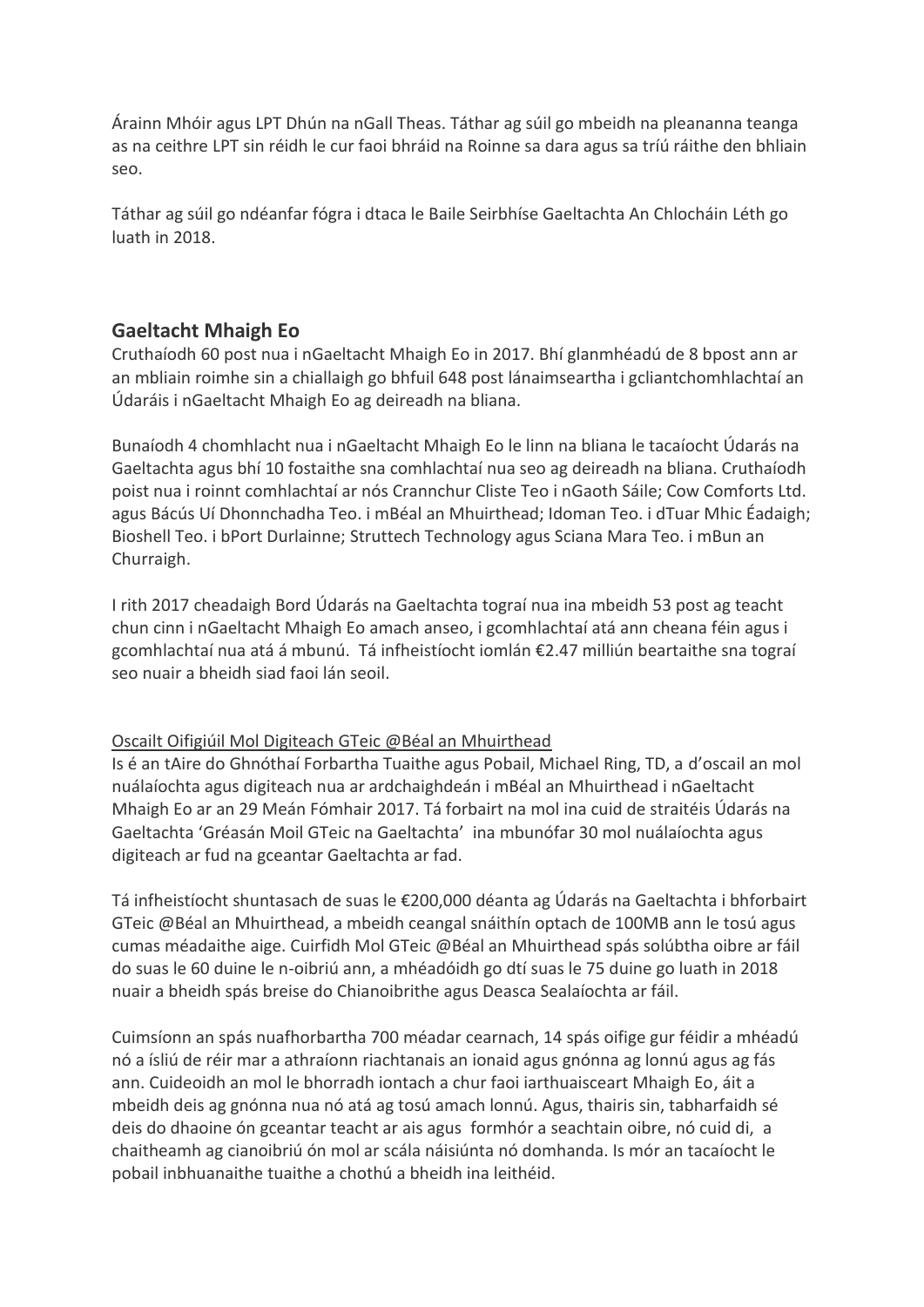## Scéimeanna Fostaíochta Sóisialta

Bhí 242 duine fostaithe ar scéimeanna fostaíochta sóisialta i nGaeltacht Mhaigh Eo ag deireadh na bliana. Tá na scéimeanna seo á mbainistiú ag 12 Saoiste agus á riaradh ag an Údarás agus tá siad á maoiniú ag an Roinn Coimirce Sóisialaí.

#### Pleanáil Teanga

Le linn 2017, bhí dhá Cheanneagraíocht ag staideanna éagsúla in ullmhúchán pleananna teanga dá Limistéir Pleanála Teanga (LPT) i nGaeltacht Mhaigh Eo (LPT Mhaigh Eo Thuaidh & LPT Mhaigh Eo Thiar). Tá Gaeilge Iorrais, atá faoi chúram Chomharchumann Forbartha Ionad Deirbhile Eachléim Teo., ag cur bailchríoch ar an bplean teanga do LPT Mhaigh Eo Thuaidh faoi láthair agus táthar ag súil an plean a chur faoi bhráid na Roinne faoi mhí an Mhárta 2018. Chuaigh Comhlacht Forbartha Áitiúil Acla Teo. i mbun oibre le plean teanga a ullmhú do LPT Mhaigh Eo Thiar le linn na bliana.

Táthar ag súil go ndéanfar fógra i dtaca le Baile Seirbhíse Gaeltachta Bhéal an Mhuirthead le linn 2018.

## **Gaeltacht na Gaillimhe**

Cruthaíodh 211 post le tacaíocht Údarás na Gaeltachta i gContae na Gaillimhe in 2017. Chiallaigh an líon cruthaithe post seo go raibh seasmhacht sa bhfostaíocht sa gContae i 2017 agus go raibh os cionn 3,000 fostaithe - 2,933 post lánaimseartha agus 177 post páirtaimseartha - i gcliantchomhlachtaí an Údaráis i nGaeltacht na Gaillimhe ag deireadh na bliana. Nuair a thógtar líon na bpost a cailleadh san áireamh, glanmhéadú de phost amháin a bhí sa gcontae ar an mbliain roimhe.

Cruthaíodh poist nua i rith na bliana i gcomhlachtaí atá ag feidhmiú i réimse leathan earnálacha: feistí leighis, saindéantúsaíocht, seirbhísí agus earnáil na mara, ina measc Aran Biomedical, Cambus Medical Teo., Sidheán Teo., ECC Teo., Oileán Mara Teo., Bradán Beo Teo agus Éire Composites Teo. Bhí laghdú post le sonrú i gcomhlachtaí scannánaíochta agus teilifíse ar tháinig tograí móra scannánaíochta leo chun críche i rith na bliana. Chomh maith bhí roinnt laghduithe post sna hearnálacha próiseála sonraí, bogearraí, ríomhaireachta agus déantúsaíochta.

## Tograí Nua

Chuaigh 5 ghnó nua i mbun oibre i rith na bliana ar fud Ghaeltacht na Gaillimhe, agus bhí 9 duine fostaithe sna gnóanna nua seo ag deireadh na bliana.

Ceadaíodh líon tograí i rith na bliana 2017 ina mbeidh os cionn 76 post á gcruthú agus infheistíocht €4.15 milliún á déanamh iontu nuair atá na forbairtí beartaithe faoi lán seoil. Is sna réimsí táirgí leighis, bia agus déantúsaíochta atá na príomhfhorbairtí beartaithe.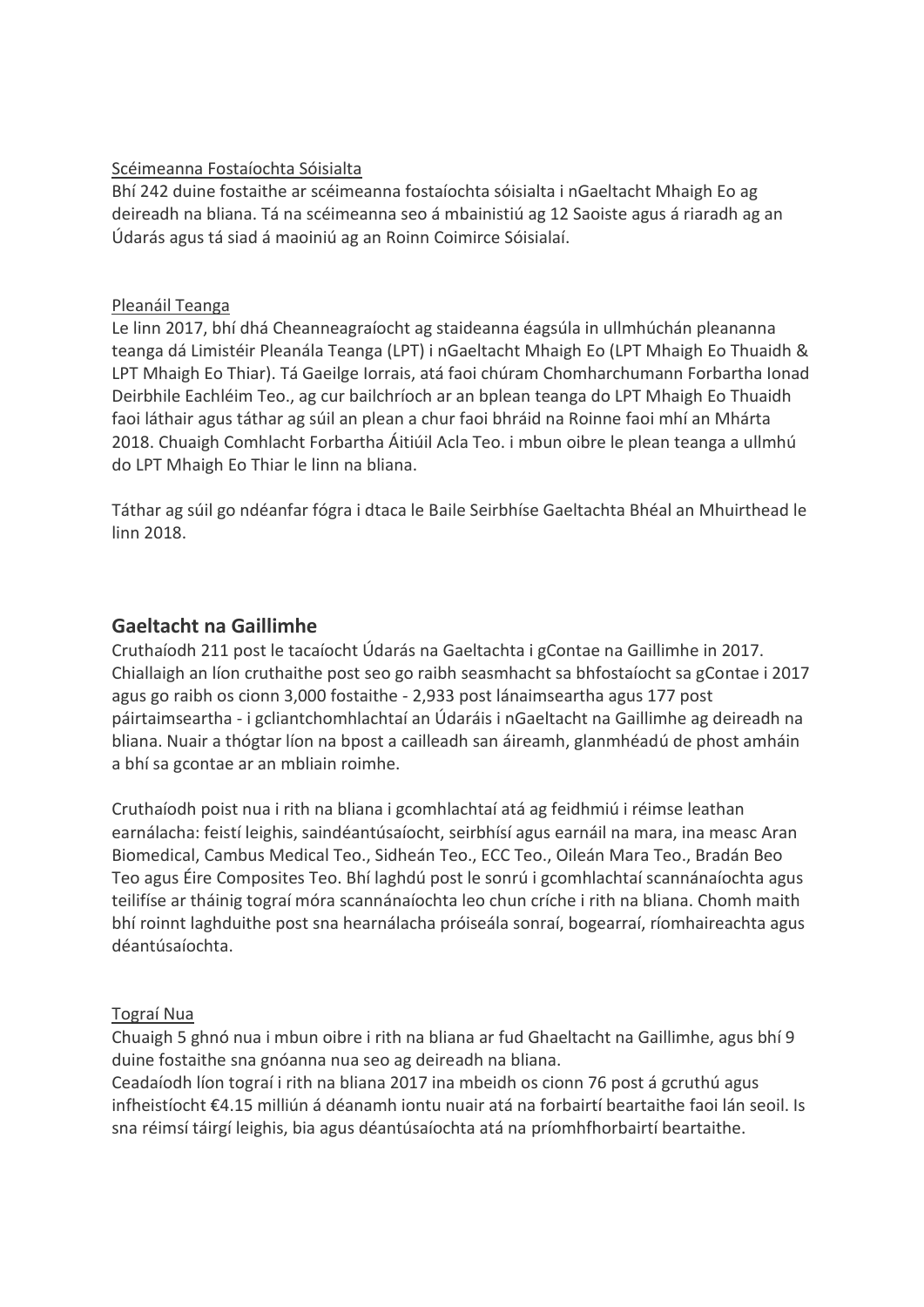## Scéimeanna Fostaíochta Sóisialta

Bhí 368 duine fostaithe ar scéimeanna fostaíochta sóisialta i nGaeltacht na Gaillimhe ag deireadh na bliana. 171 duine a bhí ar an Scéim Fostaíochta Pobail, 115 ar an Scéim Sóisialta Tuaithe, 61 ar Scéim Tús agus 21 ar Scéim Tús Nua. I bhfeighil ar na scéimeanna ar fad bhí 18 Saoiste. Tá na scéimeanna seo á mbainistiú agus á riaradh ag an Údarás agus tá siad á maoiniú ag an Roinn Coimirce Sóisialaí.

## Páirc na Mara

Tógadh céimeanna suntasacha i rith 2017 maidir le pleanáil agus forbairt Pháirc na Mara, páirc nuálaíochta muirí nua atá le forbairt ag Údarás na Gaeltachta i gCill Chiaráin i nGaeltacht na Gaillimhe. Cúis misnigh don Údarás an rath a bhí ar an bpróiseas léirithe spéise a tionóladh i dtreo dheireadh na bliana agus os cionn dosaen de chomhlachtaí agus d'eagraíochtaí tar éis spéis a léiriú sa bpróiseas. Tá plé, cuairteanna agus comhráití ar siúl go leanúnach maidir le cliaint a d'fhéadfaí a mhealladh ann agus na staidéir timpeallachta éagsúla gur gá a chur i gcrích chun iarratas pleanála a chur le chéile don pháirc. Tá iarratas pleanála déanta cheana féin d'fhoirgneamh oifige tosaí ar an suíomh agus beidh toradh ar an iarratas sin go luath in 2018.

Déanfar Páirc na Mara a fhorbairt mar pháirc nuálaíochta muirí íseal-charbóin ar chaighdeán domhanda agus í suite ar láithreán úrnua ar imeall theas Ghaeltacht Chonamara, thart ar 45 míle siar ó Chathair na Gaillimhe. Tá achar tuairim is 9.01ha sa láithreán ina mbeidh an pháirc nuálaíochta muirí lonnaithe agus cuimseoidh an tsaoráid gníomhaíochtaí éagsúla de chuid an réimse mhuirí agus beidh fiontair de chuid na hearnála táirgiúla, comhlachtaí poiblí, gníomhaireachtaí forbartha Stáit agus an pobal taighde ag comhoibriú lena chéile inti d'fhonn breisluach a chur lena dtáirgí agus lena seirbhísí, agus d'fhonn uasmhéadú a dhéanamh ar chumas forbartha na hearnála muirí sa réigiún.

Tá Údarás na Gaeltachta tar éis páirtithe straitéiseacha a thabhairt le chéile chun pleananna a chur i dtoll a chéile ar bhonn comhoibríoch a chuirfidh ar chumas Údarás na Gaeltachta páirc nuálaíochta muirí comhaimseartha a fhorbairt chun fás san earnáil a chur chun cinn agus chun fás eacnamaíoch sa gceantar a chumasú, agus dá réir sin fostaíocht tháirgiúil a chur ar fáil do ghlúnta amach anseo i nGaeltacht na Gaillimhe trí chéile.

## Gréasán Digiteach na Gaeltachta i gConamara

I rith 2017 thug Bord Údarás na Gaeltachta a mbeannacht do chéimeanna éagsúla forbartha ina mbeidh Moil Dhigiteacha sa Spidéal, ar an gCeathrú Rua agus i gCarna mar thoradh orthu. Cheadaigh an Bord soláthar airgid chun dearadh agus iarratas pleanála a chur le chéile do Mhol Digiteach agus Aonad Nuálaíochta a bheidh á fhorbairt ar Pháirc na Meán sa Spidéal. Tá cead pleanála faighte don mhol ina mbeidh 14 oifig éagsúil, chomh maith le deasca sealaíochta agus beidh moladh á chur os comhair an bhoird go luath chun soláthar caipitil a chur ar fáil don tógáil a bhfuiltear ag súil é a bheith curtha i gcrích roimh dheireadh 2018.

Ceadaíodh soláthar caipitil chun mol a fhorbairt i gcomhar le Comharchumann Mhic Dara ar Eastát Tionsclaíochta na Ceathrún Rua agus chun Aonad Fiontraíochta agus Gorlann Ghnó a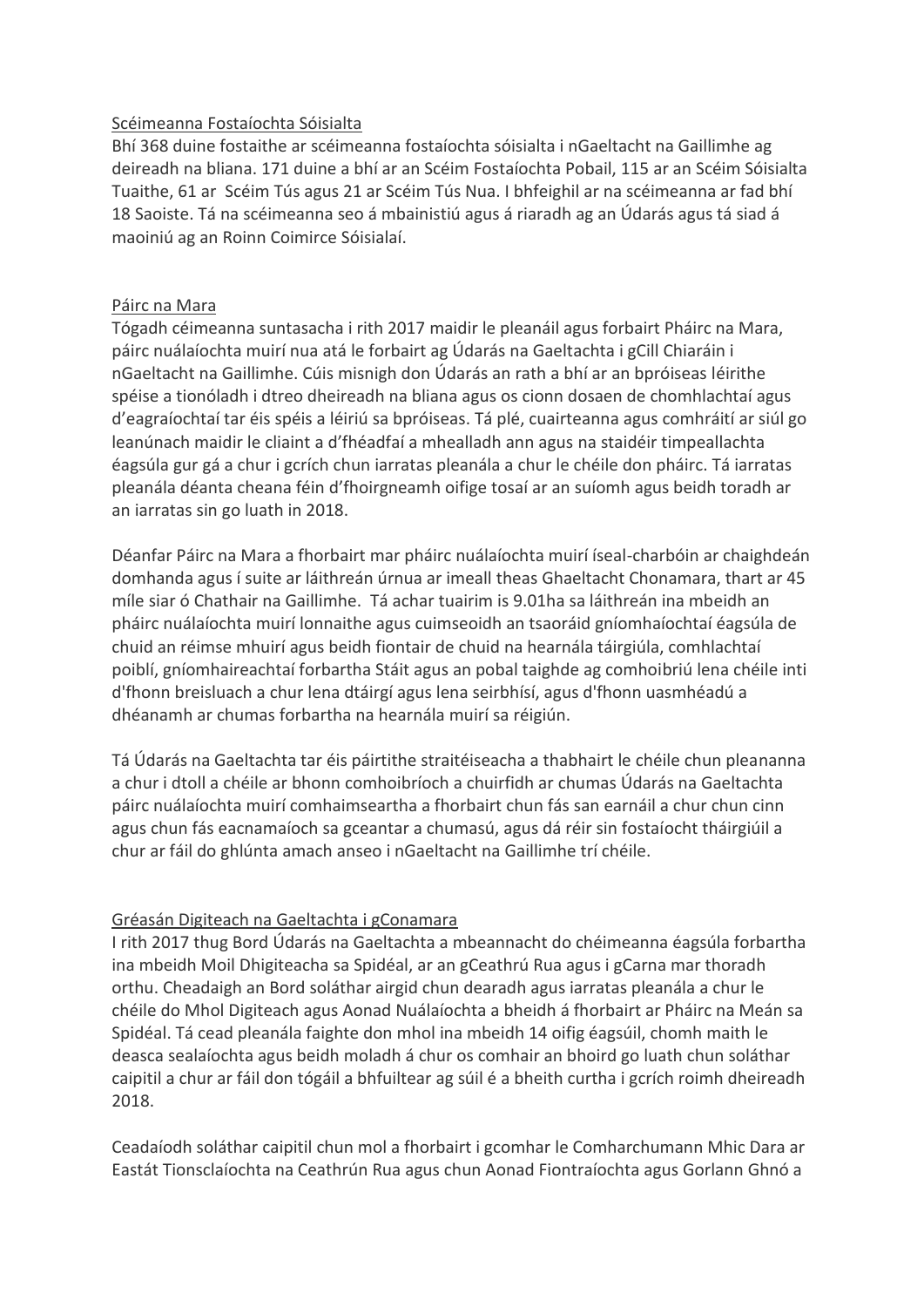fhorbairt ar 100m cearnach den Ionad Fiontraíochta ag Eastát Tionsclaíochta Údarás na Gaeltachta i gCarna agus táthar ag súil go mbeidh an obair thógála críochnaithe ar na moil seo roimh dheireadh 2018 chomh maith. Tá Gréasán Digiteach na Gaeltachta ag lárnach i straitéis na heagraíochta agus beidh sé ag soláthar 30 aonad nuálaíochta le ceangal leathanbhanda ardluais a thabharfaidh deis do phobal na Gaeltachta filleadh ar, nó fanacht ina gceantar féin trí dheiseanna cianoibrithe ag oifigí nó deasca sealaíochta sna moil chéanna.

## Cúrsaí Turasóireachta

Tá cúrsaí turasóireachta lárnach i bhfís Údarás na Gaeltachta do na trí bliana seo romhainn agus táthar ag súil an buntáiste is fearr gur féidir a bhaint as Slí an Atlantaigh Fhiáin do phobail Ghaeltachta na tíre. Cuireadh seisiúin éagsúla comhairliúcháin poiblí i gcrích i gConamara agus fógraíodh ag deireadh 2017 go bhfuil rún ag an Údarás an eagraíocht Cósta Chonamara a bhunú arís go luath in 2018. Le tacaíocht mhór an phobail agus na ngnóanna áitiúla, d'éirigh leis an Údarás i gcomhar le Comhairle Ceantar na nOileán oifig turasóireachta a oscailt agus a reáchtáil i gCasla i rith 2017. Chuir an oifig seirbhís eolais ar fáil don líon mór turasóirí a théann thar bráid ar bhóthar an chósta agus beifear ag déanamh athbhreithniú go luath in 2018 ar reáchtáil na hoifige chun socruithe a chur i gcrích don bhliain seo.

Is seoid luachmhar é Ionad Cultúrtha an Phiarsaigh i Ros Muc a dhéanann ceiliúradh ar an nGaeilge, ar shaibhreas cultúrtha na Gaeltachta, ar oidhreacht an cheantair agus ar áilleacht thírdhreach Chonamara. Tá an tIonad mar cheann scríbe tarraingteach le turasóirí a mhealladh chuig ceantar Ros Muc agus chuig Gaeltacht Chonamara ar feadh na mblianta fada amach romhainn. Tá tacaíocht tugtha ag Údarás na Gaeltachta d'Ionad na nImirceach i gCarna atá á thógáil faoi láthair agus a bheidh ina thacaíocht luachmhar chun turasóirí a tharraingt go ceantar Iorras Aintheach.

#### Pleanáil Teanga

Tá Gaeltacht na Gaillimhe comhdhéanta de 10 Limistéar Pleanála Teanga. Le linn 2017 ceadaíodh an Plean Teanga atá ullmhaithe ag Fóram Chois Fharraige do LPT Chois Fharraige. Cuireadh dhá phlean teanga eile faoi bhráid na Roinne Cultúir, Oidhreachta, agus Gaeltachta i mí na Nollag 2017, is iad sin pleananna teanga do LPT Na Ceathrún Rua agus do LPT Dhúiche Sheoigheach & Thuar Mhic Éadaigh. Táthar ag súil go gcuirfear tús le feidhmiú na bpleananna teanga sin nuair atá siad faofa ag an Roinn Cultúir, Oidhreachta, agus Gaeltachta. Rinneadh fógra i leith trí LPT eile: Bearna agus Cnoc na Cathrach, Oirthear Chathair na Gaillimhe agus An tEachréidh agus beidh tús á chur le hullmhú pleananna teanga sna trí Limistéar sin go luath sa mbliain nua. Bhí na ceithre Cheanneagraíocht eile ag staideanna éagsúla in ullmhúchán pleananna teanga dá Limistéar Pleanála Teanga (LPT) i nGaeltacht na Gaillimhe le linn na bliana agus táthar ag súil go mbeidh trí cinn de na pleananna sin réidh agus curtha faoi bhráid na Roinne faoi lár na bliana seo. Fágann sé sin go bhfuil tús curtha leis an bpróiseas pleanála teanga i ngach LPT as na deich LPT atá i nGaeltacht na Gaillimhe.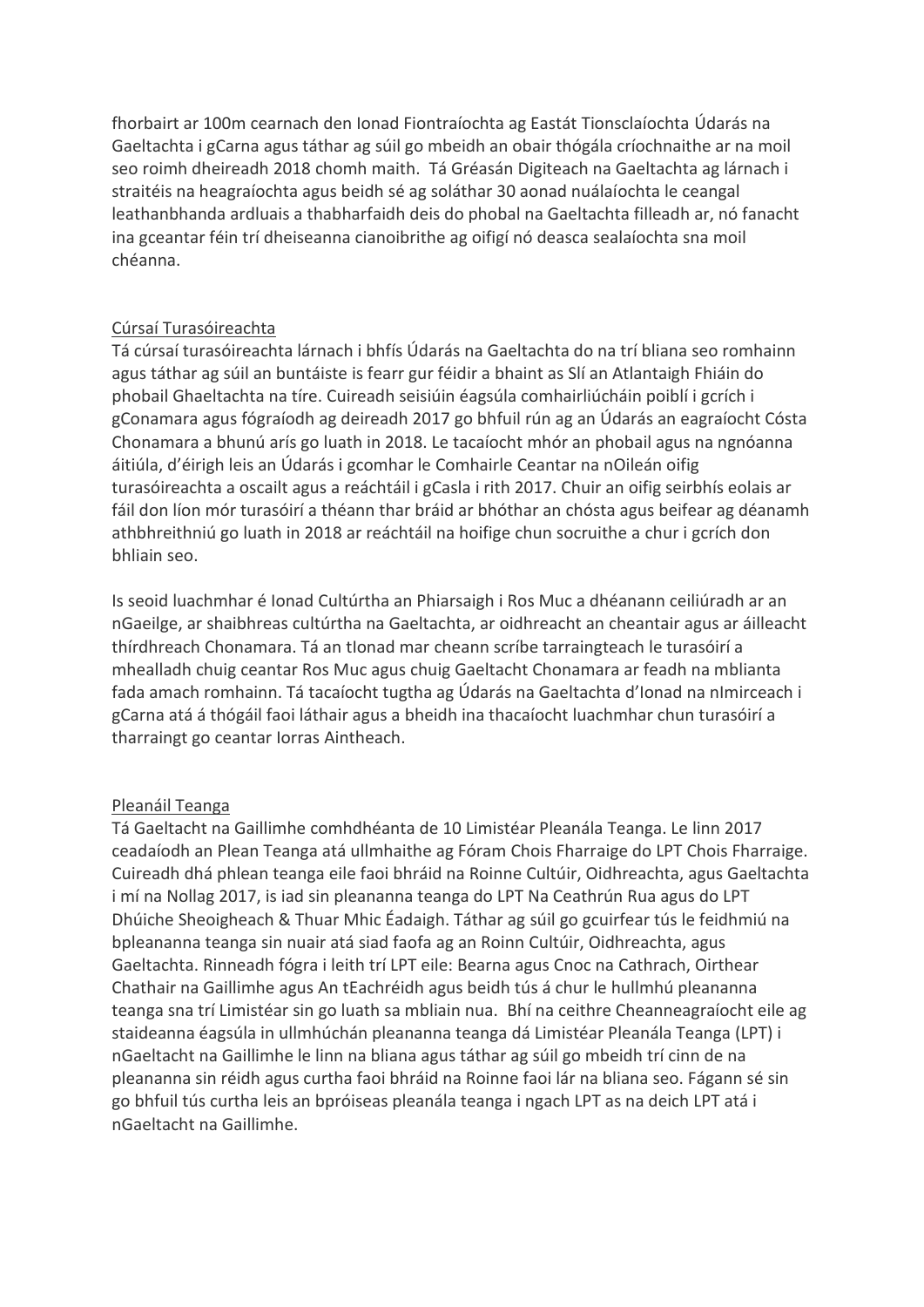# **Gaeltacht na Mí**

Bhí 219 post lánaimseartha i gcliantchomhlachtaí an Údaráis i nGaeltacht na Mí ag deireadh na bliana. 8 bpost nua a cruthaíodh i gcliantchomhlachtaí an Údaráis i nGaeltacht Chontae na Mí i rith 2017. Glanmhéadú de 8 bpost a bhí i gceist, de bharr nach raibh aon phost caillte i gcliantchomhlachtaí an Údaráis i rith na bliana.

## Fóram Fiontraíochta do Ghaeltacht na Mí seolta

Mar thoradh ar chuairt eolais a thug comhaltaí boird ar Ghaeltacht Chontae na Mí i rith 2017, cheadaigh Bord Údarás na Gaeltachta go mbunófaí Fóram Fiontraíochta don cheantar chun taighde agus measúnú a dhéanamh ar dheiseanna forbartha agus fostaíochta. Is é Príomh-Aoire an Rialtais agus an tAire Stáit don Ghaeilge, don Ghaeltacht agus do na hOileáin, Joe McHugh, TD, a sheol an Fóram Fiontraíochta go hoifigiúil i Ráth Chairn i mí na Samhna.

Is í aidhm an ghrúpa gnímh fiontraíochta seo ná fócas nua a thabhairt do bhunú Ráth Chairn/Baile Ghib, ceantar Gaeltachta atá gar do Bhaile Átha Cliath, mar cheantar iomaíoch den scoth do chruthú fostaíochta. Beifear ag súil go ndéanfar:

- Taighde ar na hacmhainní/féidearthachtaí/deiseanna atá sa gceantar faoi láthair trí phlé a dhéanamh le fiontraithe áitiúla, coistí pobail, eagraíochtaí teangabhunaithe agus daoine ábhartha eile;
- Measúnú ar thorthaí an taighde agus moltaí a chur chun cinn ar na bealaí is feiliúnaí le poist nua a chruthú sa gceantar Gaeltachta seo;
- Réimse gníomhaíochtaí tosaíochta a chur le chéile trí straitéis 3 bliana do cheantar Ráth Chairn/Baile Ghib, mar aon le buiséad sonrach chun an straitéis seo a chur i bhfeidhm.

Is cur chuige comhordaithe atá i gceist agus tá glactha ag eagraíochtaí ábhartha leis an gcuireadh a bheith ina mbaill den bhFóram Fiontraíochta. I measc na n-eagraíochtaí atá ag roinnt a gcuid saineolais tá Comhairle Chontae na Mí, SOLAS, Fóram Réigiúnach Scileanna, An tÚdarás Forbartha Tionscail (IDA), Fiontraíocht Éireann, Ollscoil Mhá Nuad, An Roinn Gnóthaí Fostaíochta & Coimirce Sóisialaí, An Roinn Cultúir, Oidhreachta agus Gaeltachta chomh maith le hionadaithe gnó agus pobail.

Tá suas le sé mhí leagtha amach d'obair an Fhóraim Fhiontraíochta agus le plean gníomhaíochta trí bliana a dhréachtú do Ghaeltacht Ráth Chairn/Baile Ghib maidir le cur chun cinn na fiontraíochta agus forbairt acmhainní sa gceantar.

#### Pleanáil Teanga

Is iad Comharchumann Ráth Chairn Teo. an cheanneagraíocht atá i mbun oibre ar réiteach phlean teanga do Limistéar Pleanála Teanga (LPT) Ráth Chairn agus Baile Ghib. Táthar ag súil go mbeidh an plean teanga réidh le cur faoi bhráid na Roinne Cultúir, Oidhreachta agus Gaeltachta faoi dheireadh mhí Mhárta 2018.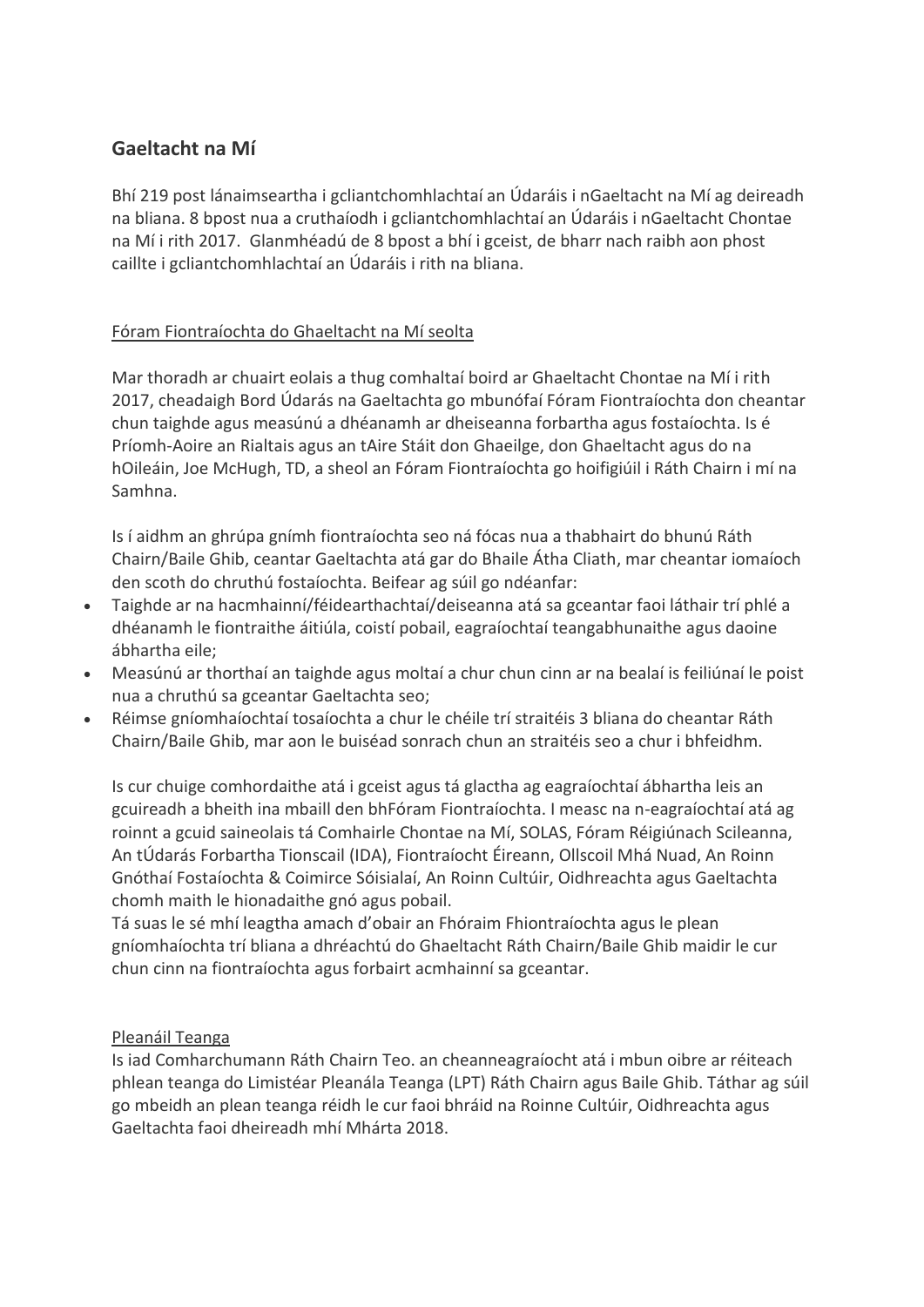# **Gaeltacht Chiarraí**

Cruthaíodh 64 post nua i nGaeltacht Chiarraí in 2017. Cruthaíodh na poist nua seo i gcomhlachtaí atá ag feidhmiú in earnáil na déantúsaíochta den chuid is mó. Dhún roinnt comhlachtaí beaga le linn na bliana i réimse an bhia/dí agus bhí caillteanais éagsúla eile ar scála níos lú i réimse na déantúsaíochta. Glanmhéadú 17 post san iomlán a bhí i gceist in 2017. Bhí 688 post lánaimseartha i gcliantchomhlachtaí an Údaráis i nGaeltacht Chiarraí ag deireadh na bliana.

Is ábhar dóchais é gur ceadaíodh líon tograí i rith na bliana ina mbeidh 38 post nua á gcruthú agus infheistíocht iomlán €2.1 milliún á déanamh iontu nuair atá na forbairtí beartaithe faoi lán seoil. Is in earnálacha na déantúsaíochta, bia & dí agus ceardaíochta is mó a bheidh na tograí bunaithe.

## Mol Digiteach 'Mol Teic' an Daingin

Mar thoradh ar chomhoibriú idir Comhlacht Pobalbhunaithe, Údarás na Gaeltachta agus Comhairle Contae Chiarraí le tacaíocht ó Eir bunaíodh an mol digiteach 'Mol Teic' i nDaingean Uí Chúis i rith 2017. Is togra pobalbhunaithe é atá á stiúradh ag coiste áitiúil agus tá dul chun cinn láidir déanta aige mar fheithicil forbartha eacnamaíochta ó bunaíodh é. Tá súil ag an mol 200 post a chruthú i gCorca Dhuibhne thar thréimhse cúig bliana agus tá maoiniú ceadaithe agus tacaíocht láidir curtha ar fáil ag Údarás na Gaeltachta agus ag Comhairle Contae Chiarraí don togra le linn 2017. Cheadaigh Fiontraíocht Éireann deontas suntasach i mí na Nollag 2017 chun feidhmeannach forbartha don togra a fhostú. Lena chois sin, tá an comhlacht dírithe ar thogra chun féidearthachtaí forbartha an tseanospidéil i nDaingean Uí Chúis a chíoradh. An bhunsprioc a bheadh ag torthaí an staidéir ná go mbeadh plean cuimsitheach ar fáil chun lárionad nuálaíochta a bhunú agus a fhorbairt, le fostaíocht bhreise a chruthú sa gceantar. Feidhmeoidh Mol Teic mar chuid de Ghréasán Digiteach na Gaeltachta atá á fhorbairt ag Údarás na Gaeltachta.

## Delpac (Ciarraí Theas)

Tá tacaíocht chaipitil, seirbhísí comhairleoireachta agus margaíochta ceadaithe don chomhlacht Delpac Teo. i mBaile an Sceilg in 2017 chun forbairt a dhéanamh i bPáirc Ghnó an Údaráis i nDún Géagáin, Co. Chiarraí. Cuireadh spás breise ar fáil don chomhlacht chun cabhrú leis a ghnó cupán styrofoam a fhorbairt. Tá an comhlacht nuálaíoch seo tar éis cupáin in-bhithmhillte a fhorbairt don mhargadh rud atá fíorthábhachtach mar go bhfuil reachtaíocht náisiúnta le teacht i bhfeidhm sna blianta amach romhainn a chialleoidh go gceadófar cupáin in-bhithmhillte amháin a tháirgeadh don mhargadh. Tá 19 duine lánaimseartha fostaithe sa gcomhlacht faoi láthair agus de réir na spriocanna nua ón gcomhlacht beidh 30 fostaithe go lánaimseartha aige faoi 2020.

## Tascfhórsa Idirghníomhaireachta Uíbh Ráthaigh

Bunaíodh agus seoladh Tascfhórsa Idirghníomhaireachta náisiúnta in 2017 chun aghaidh a thabhairt ar an meath suntasach atá tagtha ar dhaonra Ghaeltacht Uíbh Ráthaigh agus chun athbheochan a dhéanamh ar an gceantar chun fiontraíocht agus infheistíocht a mhealladh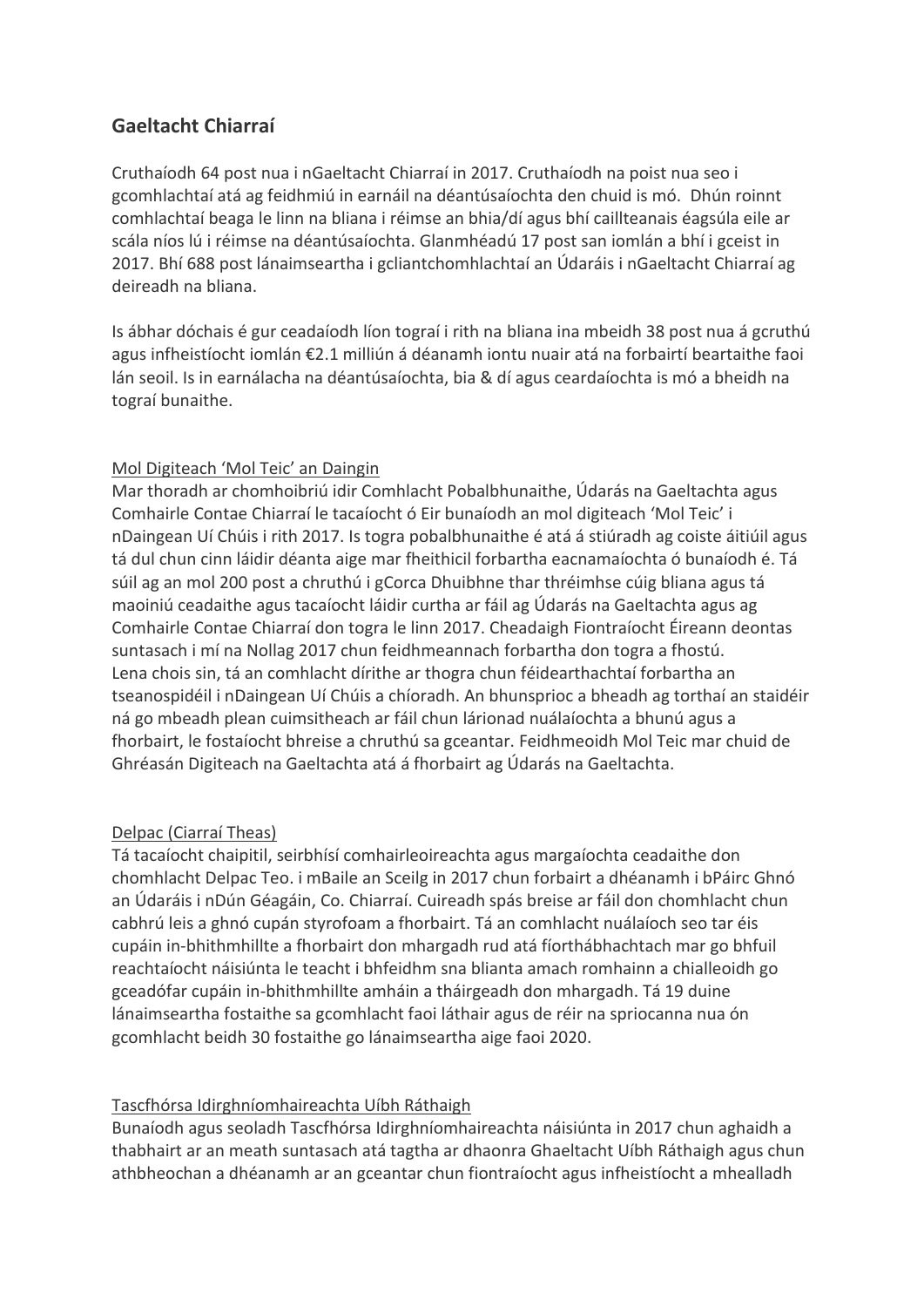ann. Ba é an tAire Stáit do Thurasóireacht agus Spóirt Brendan Griffin, TD, a sheol an tascfhórsa i gcomhluadar laoch peile Chiarraí Pat Spillane, atá ina Ambasadóir ar an bPlean Gníomhaíochta Tuaithe, agus Mícheál Ó hÉanaigh, Príomhfheidhmeannach Údarás na Gaeltachta.

Is í an aidhm atá leis an Tascfhórsa Idirghníomhaireachta ná plean gníomhaíochta trasearnála a fhorbairt do Ghaeltacht Uíbh Ráthaigh agus leithinis Uíbh Ráthaigh go ginearálta. Déanfar na hacmhainní a theastódh lena chur i bhfeidhm a leagan amach sa bplean seo agus tá an tionscnamh seo ina chuid lárnach de Phlean Gníomhaíochta um Fhorbairt Tuaithe an Rialtais. Tá sé beartaithe go mbeidh an plean gníomhaíochta trasearnála do cheantar Ghaeltacht Uíbh Ráthaigh críochnaithe taobh istigh de thréimhse sé mhí agus tá sraith cruinnithe tionólta ag an tascfhórsa ó seoladh é. Tá an tascfhórsa déanta as gníomhaireachtaí éagsúla an Rialtais, lena n-áirítear Údarás na Gaeltachta, An Roinn Cultúir, Oidhreachta agus Gaeltachta, An Roinn Forbartha Tuaithe agus Pobail, Comhairle Contae Chiarraí, Fáilte Éireann, an Roinn Coimirce Sóisialaí, Fiontraíocht Éireann, Oifig Fiontair Áitiúil Chiarraí, Bord Oideachais agus Oiliúna Chiarraí, agus Páirtnéireacht Forbartha Chiarraí Theas Teo. Tá ionadaíocht láidir ag gnóthaí áitiúla agus grúpaí forbartha pobail ar an tascfhórsa chomh maith.

#### Scéimeanna Fostaíochta Sóisialta

Bhí 80 duine fostaithe ar scéimeanna fostaíochta sóisialta i nGaeltacht Chiarraí ag deireadh na bliana. Tá na scéimeanna seo á mbainistiú agus á riaradh ag an Údarás agus tá siad á maoiniú ag an Roinn Coimirce Sóisialaí.

#### Pleanáil Teanga

Is é Comharchumann Forbartha Chorca Dhuibhne Teo. an Cheanneagraíocht atá ag réiteach phlean teanga LPT Chiarraí Thiar. Táthar ag súil go mbeidh an plean teanga réitithe le cur faoi bhráid na Roinne in Earrach 2018. Is iad Comhchoiste Ghaeltachtaí Chiarraí Theas Teo. an Cheanneagraíocht a bhí i mbun ullmhú plean do LPT Chiarraí Theas agus tá an plean teanga sin curtha faoi bhráid na Roinne.

Roghnaíodh An Lab Teo. le tabhairt faoi phlean teanga a ullmhú do BSG Dhaingean Uí Chúis agus tá an eagraíocht ag ullmhú an phlean teanga i gcomhar leis an bpobal faoi láthair agus ag súil lena chur faoi bhráid na Roinne in earrach 2019.

## **Gaeltacht Chorcaí**

Cruthaíodh 34 post nua i nGaeltacht Chorcaí in 2017. Nuair a thógtar an líon post a cailleadh san áireamh glanmhéadú de 9 bpost san iomlán a bhí i gceist. Bhí 684 post lánaimseartha i gcliantchomhlachtaí an Údaráis i nGaeltacht Chorcaí ag deireadh na bliana.

Ceadaíodh líon tograí i rith na bliana 2017 ina mbeidh 63 post á gcruthú agus infheistíocht de €5.2 milliún á déanamh nuair atá na forbairtí beartaithe sin faoi lán seoil. Is sna hearnálacha bia, déantúsaíochta agus seirbhísí atá na príomhfhorbairtí atá beartaithe.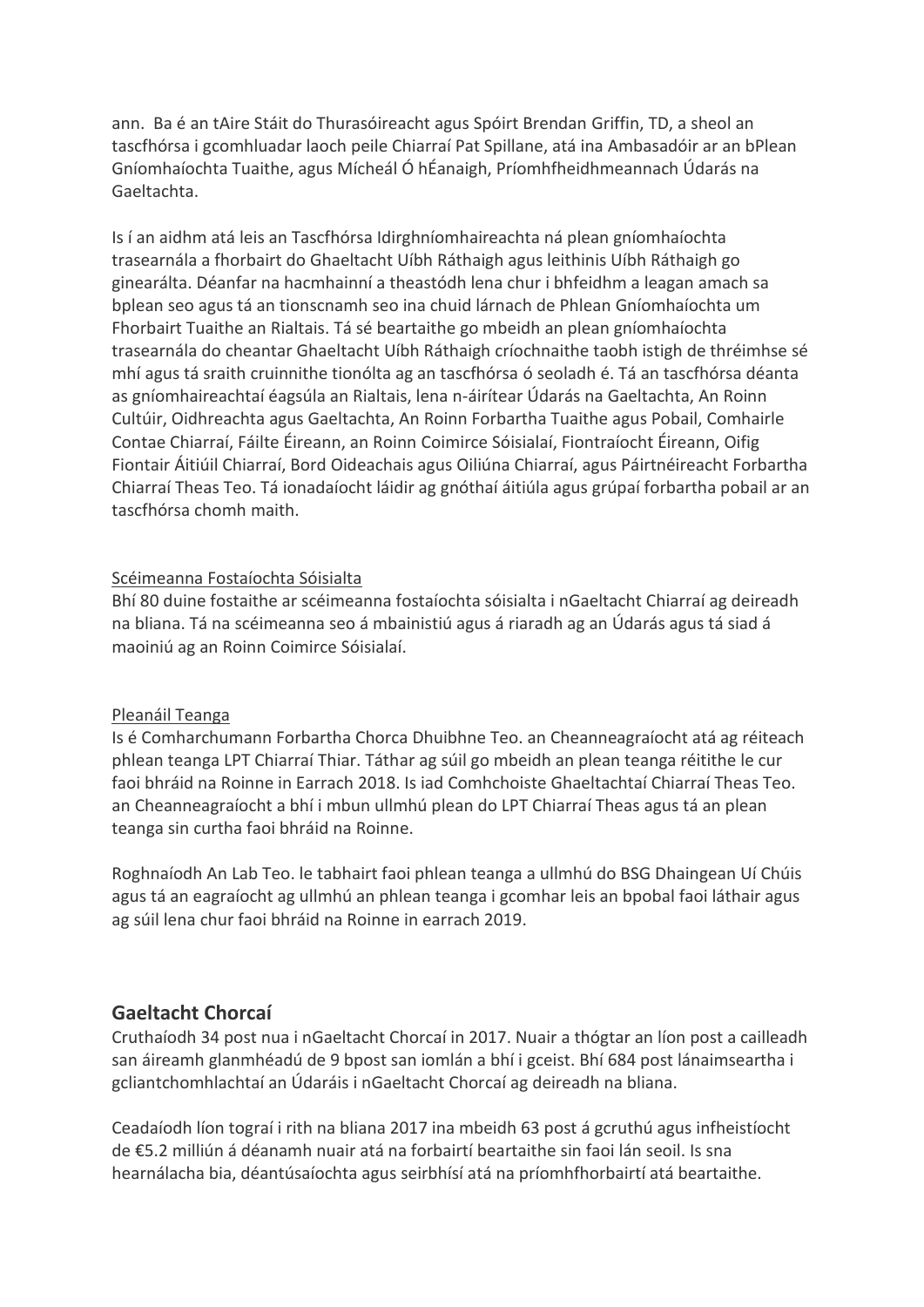Ceadaíodh tacaíocht do Firebird Teo. i rith 2017 chun tabhairt faoi thaighde & forbairt ar a réimse táirgí agus ar dhéantúsaíocht ina ngnó chomh maith.

Tá rath ar chúrsaí bia agus dí i nGaeltacht Mhúscraí le dornán de bhlianta agus gradaim náisiúnta bainte amach ag 9 Fia Bán, Folláin agus comhlachtaí eile as cur lena réimsí táirgí i rith na bliana.

Bhí bliain den scoth arís ag an gcomhlacht Táirgí Cáise Buabhall Mhaigh Chromtha i gCill na Martra. Ní amháin go raibh an príomhaí, Johnny Lynch, ina réalta ar fhógra teilifíse don chomhlacht Aldi ach d'éirigh leis an gcomhlacht Gradam Óir Cáise Domhanda a bhaint amach don dara bliain as a chéile. Tá méadú suntasach beartaithe acu ar an ngnó le tacaíocht ó Údarás na Gaeltachta de bharr feabhas an táirge agus an tóir atá ar a gcuid cáise, agus súil acu an fhostaíocht a dhúbailt laistigh de thrí nó cheithre bliana.

## Scéimeanna Fostaíochta Sóisialta

Bhí 22 duine fostaithe ar scéimeanna sóisialta tuaithe i nGaeltacht Mhúscraí ag deireadh na bliana. Tá na scéimeanna seo á mbainistiú agus á riaradh ag an Údarás agus tá siad á maoiniú ag an Roinn Coimirce Sóisialaí.

## Pleanáil Teanga

Is é Comharchumann Forbartha Mhúscraí Teo. a bhí i mbun ullmhúcháin ar phlean teanga do Limistéar Pleanála Teanga (LPT) Mhúscraí. Cuireadh críoch leis an obair ar an bplean teanga agus cuireadh faoi bhráid na Roinne é i mí Dheireadh Fómhair. A luaithe agus atá faomhadh na Roinne faighte, beifear ag súil le tabhairt go fonnmhar faoi chéimeanna feidhmiúcháin an phlean teanga.

Tá Comharchumann Chléire Teo. ag ullmhú Plean Teanga do LPT Chléire agus táthar ag súil go mbeidh an plean teanga réidh le cur faoi bhráid na Roinne in earrach na bliana seo chugainn.

## **Gaeltacht Phort Láirge**

Cruthaíodh 10 bpost nua i nGaeltacht Phort Láirge le linn na bliana agus nuair a thógtar líon na bpost a cailleadh san áireamh bhí glanmhéadú 9 bpost i gceist. Bhí 138 post lánaimseartha i gcliantchomhlachtaí an Údaráis i nGaeltacht Phort Láirge ag deireadh na bliana. Is i réimsí na scannánaíochta agus na mara is mó a bhí na méaduithe post.

#### Na Déise sa Teach Bán

Bhí cliantchomhlacht de chuid an Údaráis os comhair an domhain mhóir sa Teach Bán ar Lá Fhéile Pádraig 2017. Ceardaí Gaeltachta, Eamonn Terry ó Chriostal na Rinne a rinne an babhla criostail inar bhronn an Taoiseach, Enda Kenny, seamróg ar Uachtarán Stáit